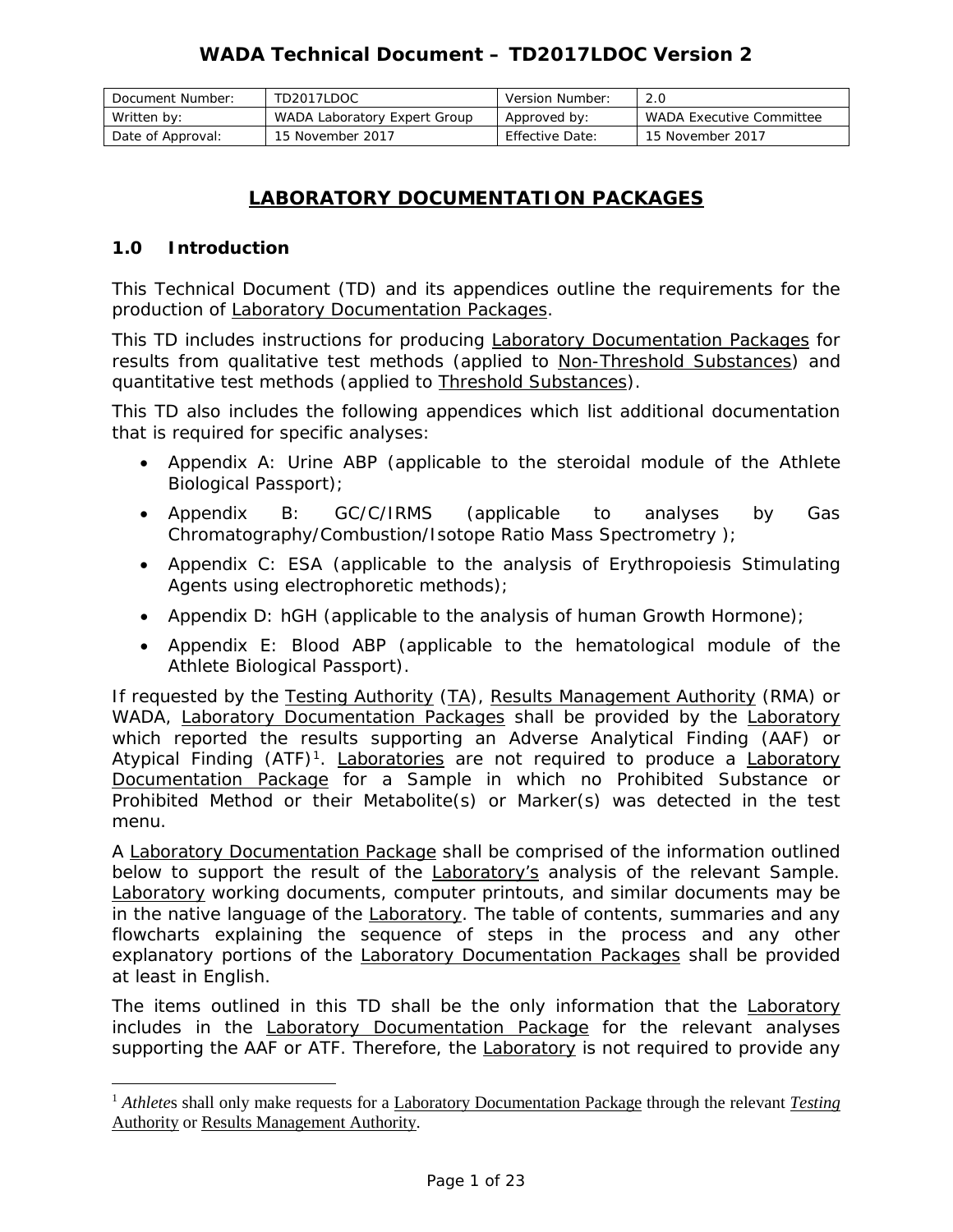| Document Number:  | TD2017LDOC                   | Version Number: |                                 |
|-------------------|------------------------------|-----------------|---------------------------------|
| Written by:       | WADA Laboratory Expert Group | Approved by:    | <i>WADA</i> Executive Committee |
| Date of Approval: | 15 November 2017             | Effective Date: | 15 November 2017                |

additional documentation, such as Standard Operating Procedures (SOP), general quality management documents (*e.g*., ISO compliance documents), validation or External Quality Assessment Scheme (EQAS) data or any other data or document, in hardcopy or electronic format, not specifically required by this TD.

A Laboratory Documentation Package should be provided to the TA, RMA or *WADA* within the timelines stipulated in the *International Standard* for Laboratories (ISL)  $[1]$ .

Laboratory Documentation Packages may be requested for "A" and "B"[2](#page-1-0) *Samples*. However, Laboratory documents applicable to both "A" and "B" *Samples* (*e.g. Doping Control* Form, *Sample* receipt documentation, etc.) need only be provided once in the Laboratory Documentation Packages.

This TD sets forth formal requirements. Deviations from the requirements set forth herein shall not invalidate the *AAF*(s) or *ATF*(s).

## **2.0 Formatting Requirements**

Laboratory Documentation Packages shall meet the following formatting requirements:

- **2.1.** A Table of Contents;
- **2.2.** Sequentially numbered pages;
- **2.3.** Presentation in a format that will allow proper review by relevant stakeholders such as clearly scanned documents, descriptors, etc. (annotations may be included by the Laboratory to assist interpretation);
- **2.4.** Information that appears on data and forms that refers to other *Samples* may be redacted by the Laboratory;
- **2.5.** Data, charts, graphs, etc. shall be clearly described and presented. *[Descriptions may be provided in the Table of Contents, page headers, titles, etc; data and chart details shall be legible].*

## **3.0 Laboratory Documentation Requirements**

Laboratory Documentation Packages shall contain the following information:

- **3.1. Cover Page**
	- Identification of the Laboratory preparing the Laboratory Documentation Package, including the relevant *Sample* code and whether it is an "A" or a "B" *Sample*;
	- A signed statement by the Laboratory Director or authorized delegate certifying that the Laboratory Documentation Package contains authentic copies of original data and forms;
	- A declaration specifying that the Laboratory Documentation Package shall be handled as confidential information, shall not be disclosed to third

<span id="page-1-0"></span> <sup>2</sup> Including split portions of the B *Sample*.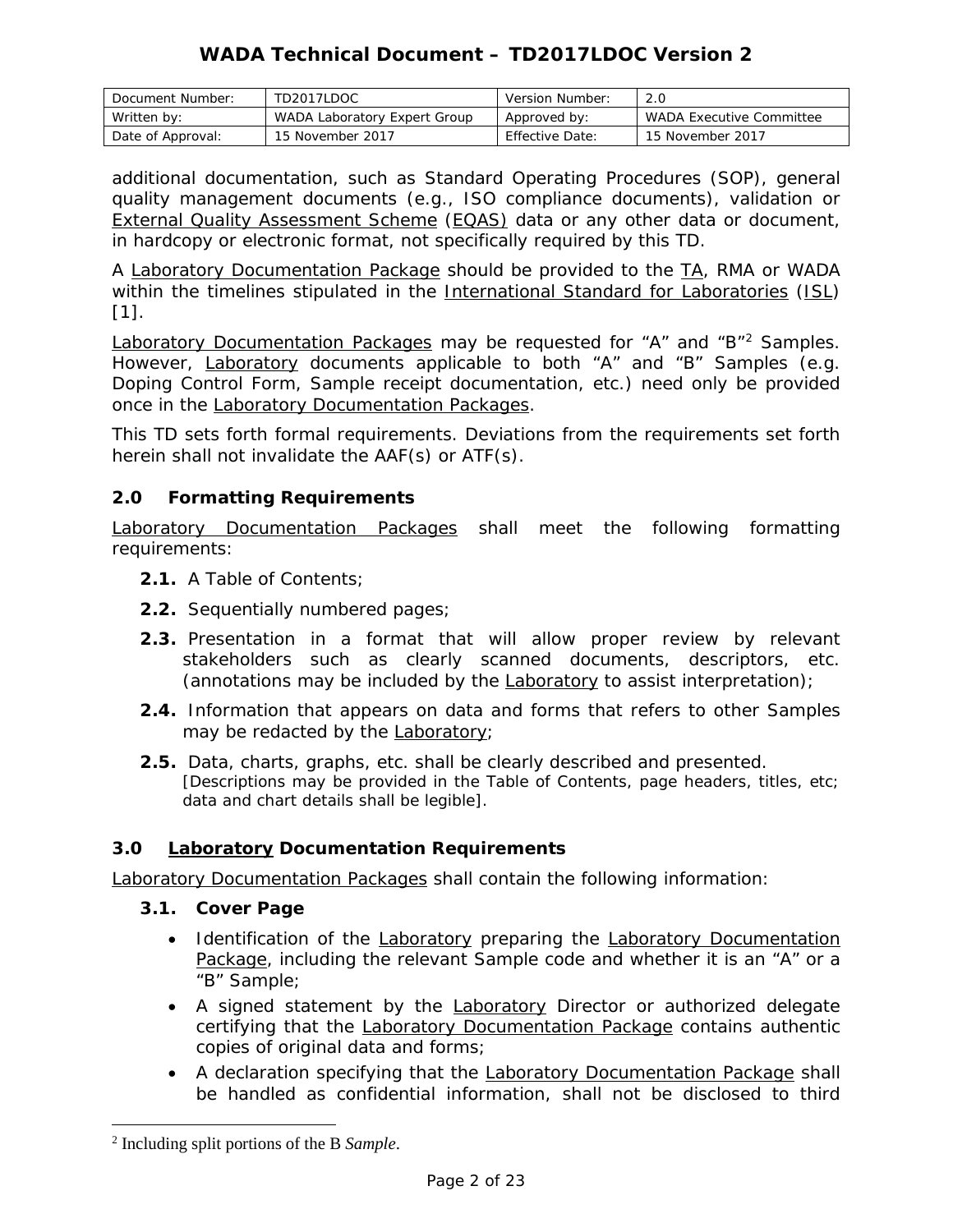| Document Number:  | TD2017LDOC                   | Version Number: | 2.0                             |
|-------------------|------------------------------|-----------------|---------------------------------|
| Written by:       | WADA Laboratory Expert Group | Approved by:    | <i>WADA</i> Executive Committee |
| Date of Approval: | 15 November 2017             | Effective Date: | 15 November 2017                |

parties or be reproduced or forwarded unless written approval is obtained from the Laboratory;

- A statement certifying that the *Sample* was analyzed according to the relevant *WADA* rules in force (*e.g*. ISL, TDs);
- Any relevant comments.

## **3.2. Chain of Custody**

- List of Laboratory staff involved in the analysis of the *Sample*, including signatures and/or initials and position title(s) $3$ ;
- The *Doping Control* Form related to the *Sample*. The *Sample's* external chain of custody form shall also be included if provided by the *Testing* Authority;
- The Laboratory's documentation of receipt of the *Sample*, including a declaration about any condition observed upon *Sample* receipt that may adversely impact the integrity of the *Sample* (in accordance with the ISL [1])*;*
- Documentation linking the *Sample* code (collection kit code) to the Laboratory identification code (if available);
- The relevant "A" and/or "B" *Sample* bottle Laboratory Internal Chain of Custody documentation;
- Summary of the chain of custody which is supported by the Laboratory Internal Chain of Custody documentation provided.

## **3.3. Analytical data**

## **3.3.1. Confirmation Procedure (CP) Data**

- **CP** method details to be provided within the documentation:
	- SOP title or identification code of the CP method applied;
	- Instrument type/identification code;
	- Description of the composition of each positive quality control (QC) sample(s) analyzed in the same batch;
	- The monitored ions/transitions in the method for identification of the target compound(s) (for  $GC\text{-}MS<sup>n</sup>$ and/or LC-MS<sup>n</sup> procedures);
- "A" and/or "B" *Sample* Laboratory Internal Chain of Custody documentation for the CP relevant to the storage and handling of the *Sample* bottle (if not provided under 2.2 above);

<span id="page-2-0"></span><sup>&</sup>lt;sup>3</sup> Each individual's complete signature/initials/name is provided to assist in the interpretation of the Laboratory Internal Chain of Custody documents.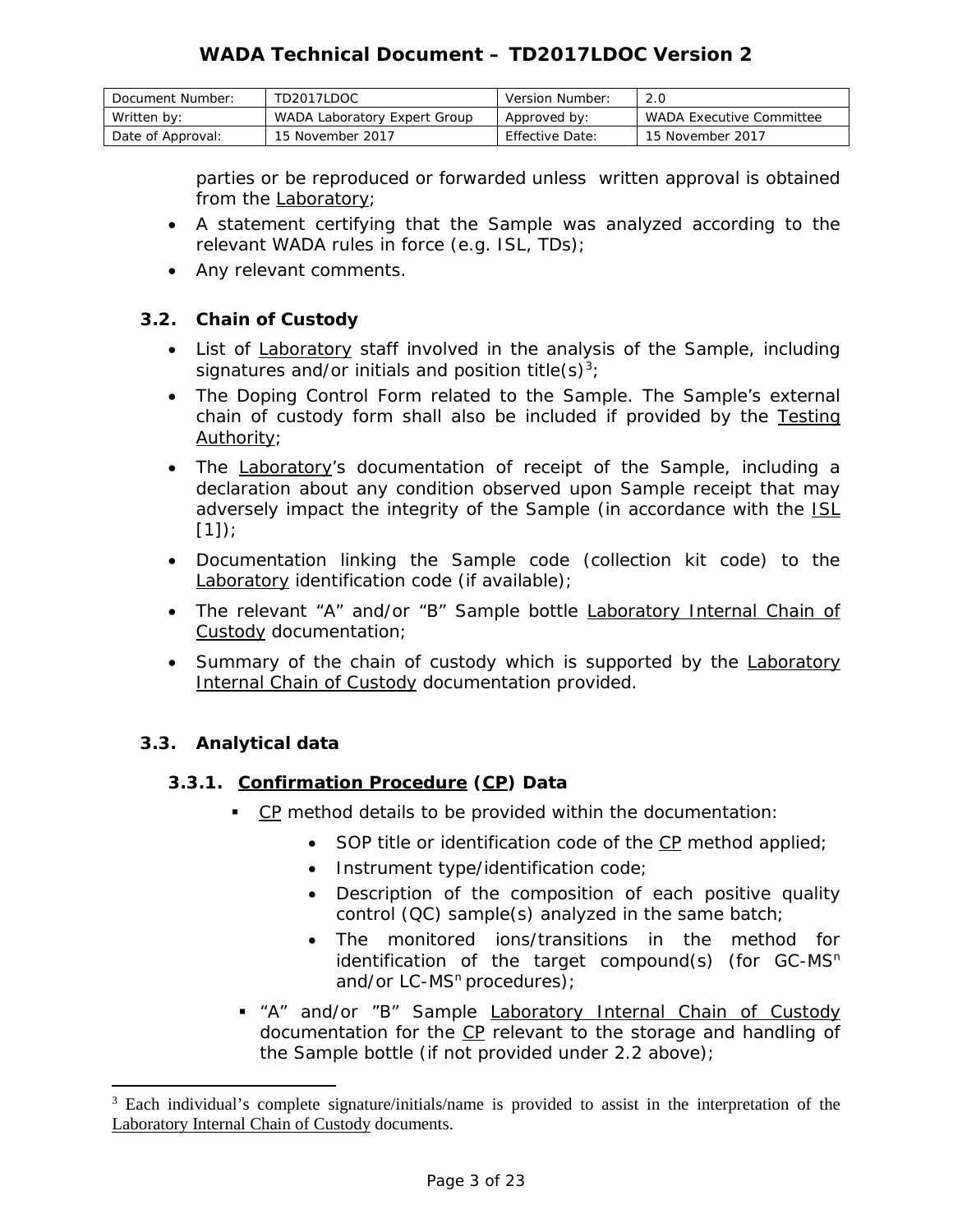| Document Number:  | TD2017LDOC                   | Version Number: |                                 |
|-------------------|------------------------------|-----------------|---------------------------------|
| Written by:       | WADA Laboratory Expert Group | Approved by:    | <i>WADA</i> Executive Committee |
| Date of Approval: | 15 November 2017             | Effective Date: | 15 November 2017                |

- CP Aliquot Laboratory Internal Chain of Custody documentation;
- CP analytical instrument sequence file<sup>4</sup>;
- CP chromatographic and spectral data (for GC-MS<sup>n</sup> and/or LC-MS<sup>n</sup> procedures) $5$ :
	- Positive QC sample(s);
	- Negative QC sample(s); and
	- *Athlete* Aliquot(s) analyzed to conclude the *Adverse Analytical Finding(s)*;

[CP data shall be copies of the original data evaluated by the Laboratory to support the conclusion of an *AAF* or *ATF*.]

- For  $GC\text{-}MS^n$  and/or LC-MS<sup>n</sup> procedures, identification data<sup>[6](#page-3-2)</sup> demonstrating compliance with the TD IDCR [2] including:
	- A summary table with relative abundances of diagnostic ions, retention time (RT) data and relevant calculation results;
	- The applicable criteria utilized to identify the target substance(s) and report an *AAF or ATF*;
	- The summary table shall include signed/initialed (or electronic signature/ validated LIMS outputs) statements that the results meet the applicable criteria<sup>[7](#page-3-3)</sup>;
- Statement that there was no deviation from the written CP.

*[If deviation(s) exist (e.g. a change in the split ratio or a dilution of the derivatized Sample due to Sample overload in the instrument; application of an additional cleanup step; or an explanation for the re-analysis of the Sample with a new Aliquot) then documentation of the deviation(s) from the written CPs shall be provided]*

 Statement of acceptable performance based on the evaluation of the analytical instrument which was used to generate the *Sample*'s CP data.<sup>8</sup>

<span id="page-3-0"></span><sup>&</sup>lt;sup>4</sup> A copy of the original file (preferably generated by the analytical instrument software) which demonstrates the identification and order of analysis of each *Sample* analyzed in the Confirmation Procedure.

<span id="page-3-1"></span><sup>&</sup>lt;sup>5</sup> Data shall contain appropriate header information including date and time of analysis, identification code(s), instrument identification, etc. which allows traceability to other Laboratory documentation.

<span id="page-3-2"></span><sup>6</sup> The Laboratory is not required to quantify or report a concentration for a Non-Threshold Substance.

<span id="page-3-3"></span><sup>7</sup> For example "pass/fail" as a statement of compliance with criteria.

<span id="page-3-4"></span><sup>8</sup> For example: "Instrument [identification] meets performance criteria based on the Laboratory SOP and QC data". This statement shall be signed and dated by the operator performing the evaluation.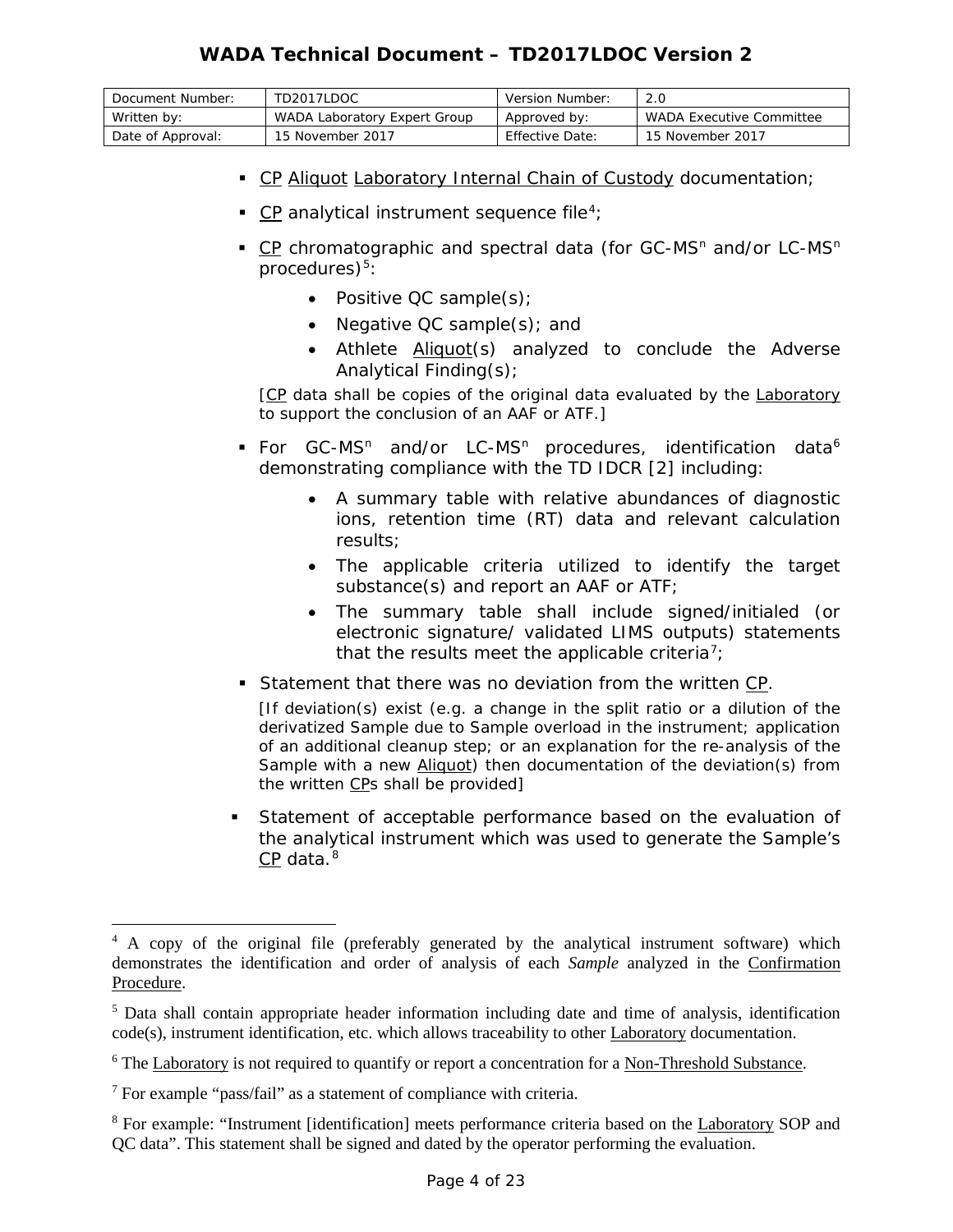| Document Number:  | TD2017LDOC                   | Version Number: | 2.0                             |
|-------------------|------------------------------|-----------------|---------------------------------|
| Written by:       | WADA Laboratory Expert Group | Approved by:    | <i>WADA</i> Executive Committee |
| Date of Approval: | 15 November 2017             | Effective Date: | 15 November 2017                |

## **3.3.2. Additional documentation for quantitative CP methods only**

- A summary of the quantitative data for the **Threshold Substance**(s) including:
	- The calibration curve:
	- The mean concentration (or ratio or score) from triplicate determinations as well as the individual concentrations determined for all the *Athlete* Aliquots and QC sample(s) determined with appropriate units (as applicable);
	- The nominal and measured concentrations of the QC sample(s) in addition to the acceptance criteria with a statement that the QC(s) test results pass the acceptance criteria;
	- The Measurement Uncertainty (in compliance with the TD DL [3]);
		- If an adjustment for Specific Gravity (SG) is necessary, the SG of the *Sample*, the adjusted Threshold and resulting adjusted DL shall be provided;
		- A statement that the relative  $u_c$  (%) for results at the Threshold does not exceed the maximum permissible relative *uc Max* (%) in Table 1 of the TD DL and applicable Technical Document or Guidelines;
		- The Laboratory result for the Threshold Substance in the *Sample* (units), as determined and without truncation as per TD DL, with the *uc* associated with the result. Generally this is provided by reporting the *U95%* (units) determined by the Laboratory based on a two-tailed 95% coverage interval  $(k=2)$  and expressed as  $x \pm U_{95\%}$ .

*[The summary table provided shall compile the necessary data and applicable criteria utilized to evaluate the quantitative results obtained for the target substance(s) in order to report an AAF* or *ATF.]*

## **3.4. Laboratory Test Report(s)**

Laboratory Documentation Packages shall include the Laboratory (*ADAMS*) Test Report(s)<sup>[9](#page-4-0)</sup> provided to the Results Management Authority including the relevant Laboratory Test Report(s) from the Laboratory which performed subcontracted analyses, if applicable.

<span id="page-4-0"></span> <sup>9</sup> In the case of Threshold Substances confirmed by quantitative test methods, the *ADAMS* Test Report shall include details in compliance with the TD DL.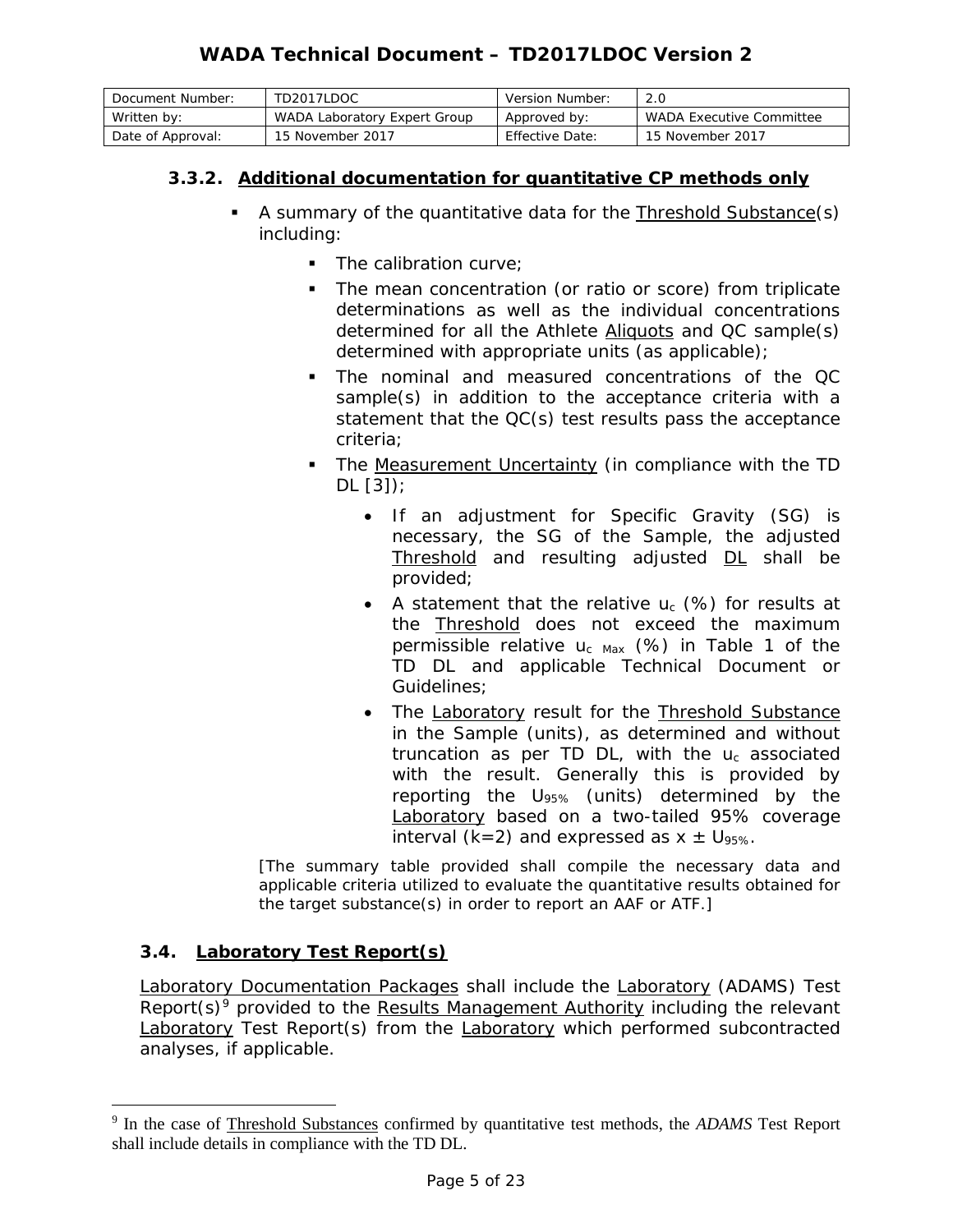| Document Number:  | TD2017LDOC                   | Version Number: |                                 |
|-------------------|------------------------------|-----------------|---------------------------------|
| Written by:       | WADA Laboratory Expert Group | Approved by:    | <i>WADA</i> Executive Committee |
| Date of Approval: | 15 November 2017             | Effective Date: | 15 November 2017                |

### **3.5. Subcontracted analysis**

If an *AAF* or an *ATF* resulted (in whole or in part) from a subcontracted analysis, then the subcontracted Laboratory shall provide the documentation (described in this TD) to the Laboratory which subcontracted the analysis and reported the result for the preparation of the Laboratory Documentation Package. The Laboratory Documentation Package shall clearly describe the steps conducted by each Laboratory.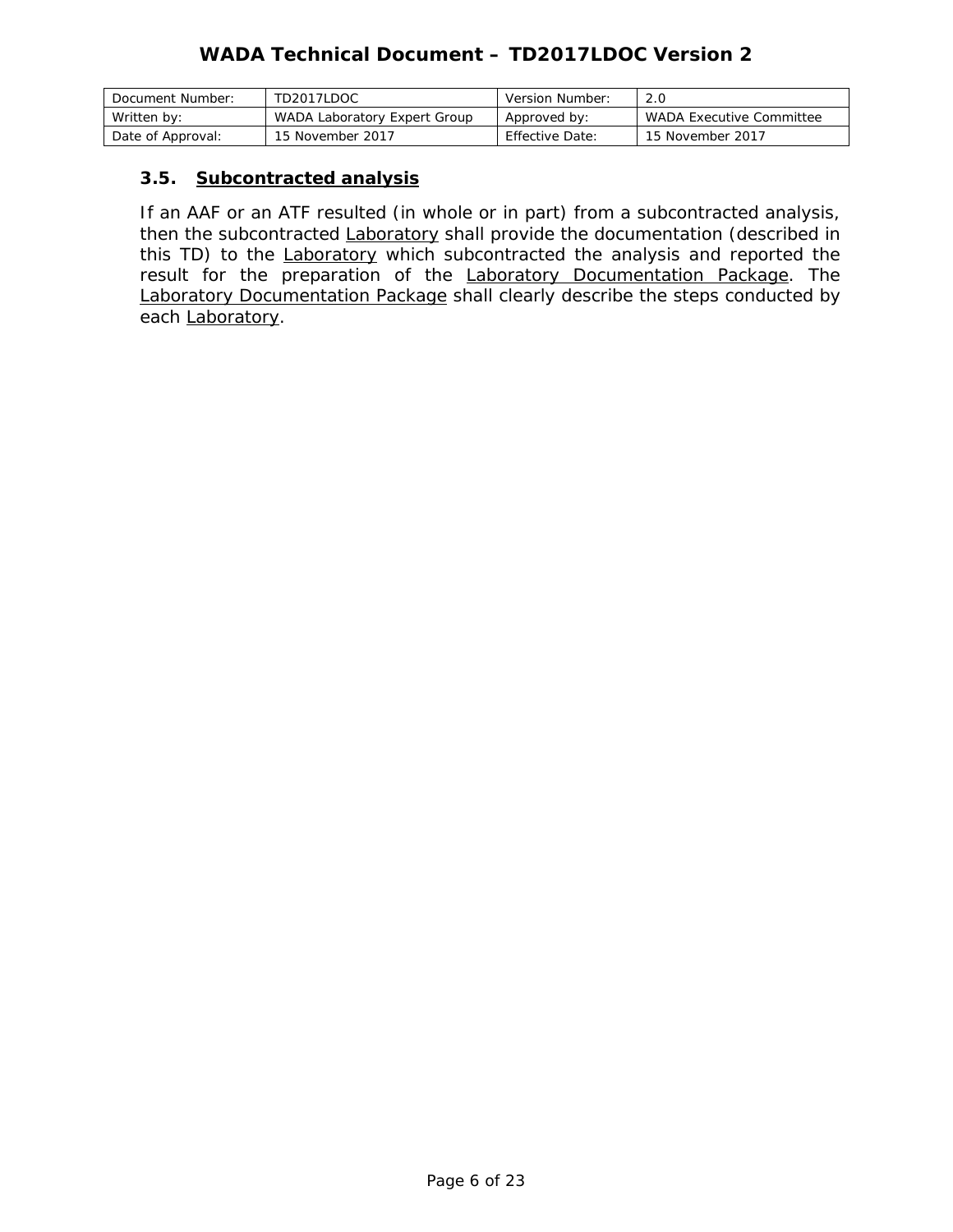| Document Number:  | TD2017LDOC - Appendix A: Urine ABP | Version Number: |                          |
|-------------------|------------------------------------|-----------------|--------------------------|
| Written by:       | WADA Laboratory Expert Group       | Approved by:    | WADA Executive Committee |
| Date of Approval: | 15 November 2017                   | Effective Date: | 15 November 2017         |

## **Urine** *ABP* **LABORATORY DOCUMENTATION PACKAGE**

**and** 

### **Urine** *ABP* **LABORATORY CERTIFICATE OF ANALYSIS**

The requirements of this Appendix of the TD2017LDOC v2 are relevant to urine *Samples* analyzed in support of the steroidal module of the *Athlete Biological Passport* (*ABP*).

This Appendix of TD2017LDOC v2 outlines the requirements for the production of a Urine *ABP* Laboratory Documentation Package or a Urine *ABP* Laboratory Certificate of Analysis. The Laboratory may be requested by the relevant *Athlete* Passport Management Unit (APMU), Expert Panel or *WADA* to provide these types of documentation to support an *Adverse Passport Finding (APF)[1](#page-6-0).* 

It is only mandatory to have a Urine *ABP* Laboratory Documentation Package for those test results that are deemed essential by the APMU or Expert Panel. Laboratories are not required to produce a Urine *ABP* Laboratory Documentation Package for a *Sample* that is judged to confirm the baseline level of a *Marker* by an APMU or Expert Panel. In such case, Laboratories shall provide a Urine *ABP*  Laboratory Certificate of Analysis, in accordance with the requirements indicated in Section 3 of this Technical Document (TD) Appendix, upon request by an APMU or Expert Panel.

Deviations from this TD Appendix shall not invalidate the *APF*.

### **1.0 Formatting Requirements**

A Urine *ABP* Laboratory Documentation Package shall meet the formatting requirements as detailed in Section 2.0 of the TD2017LDOC v2.

### **2.0 Urine** *ABP* **Laboratory Documentation Package Requirements**

#### **2.1. Cover Page**

The cover page shall meet the requirements detailed in Section 3.1 of the TD2017DOC.

### **2.2. Chain of Custody**

The chain of custody shall meet the requirements detailed in Section 3.2 of the TD2017LDOC v2.

<span id="page-6-0"></span> <sup>1</sup> *Athlete*s shall only make requests for a Urine *ABP* Laboratory Documentation Package or a Urine *ABP* Laboratory Certificate of Analysis through the relevant *Testing* Authority or Results Management Authority.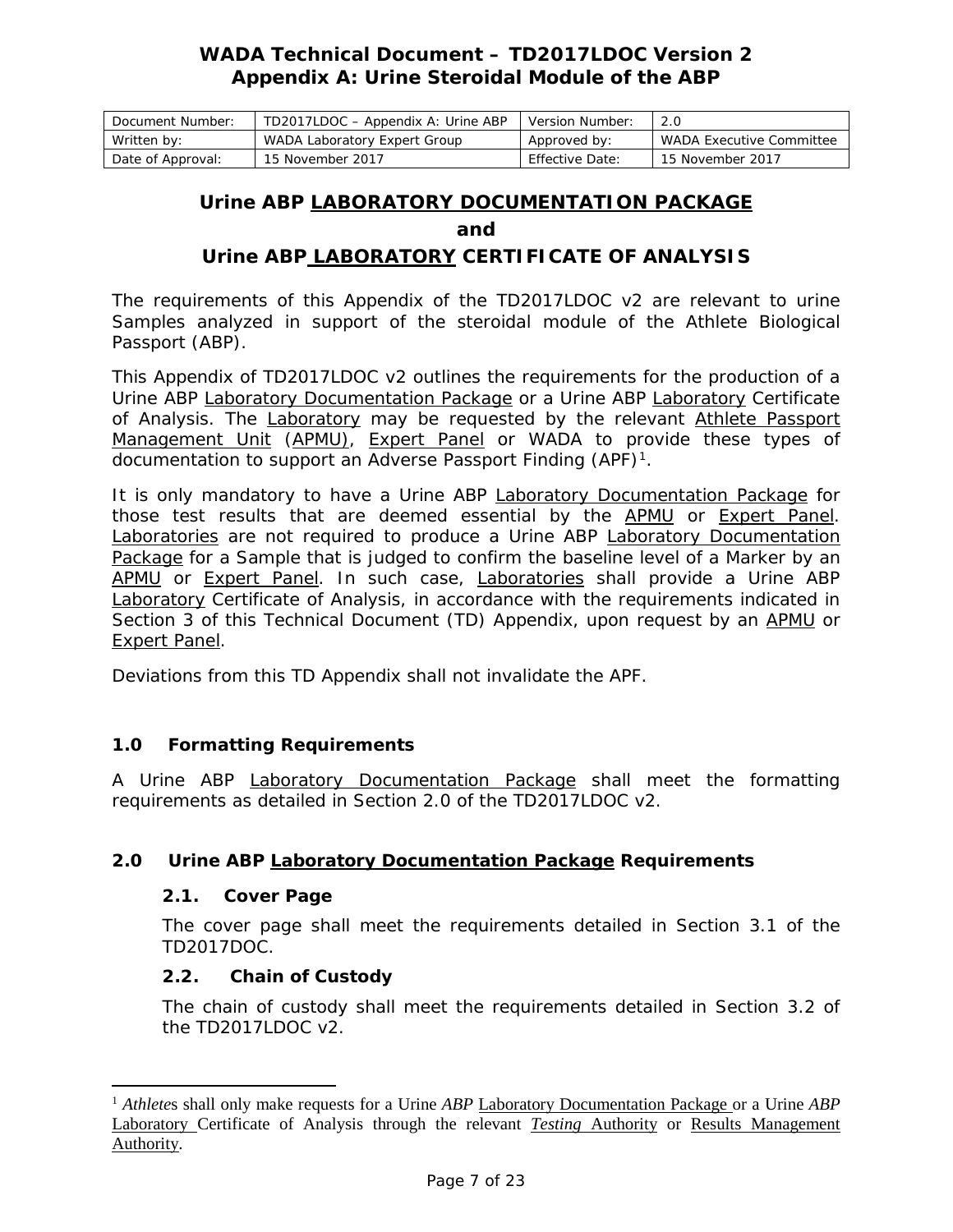| Document Number:  | TD2017LDOC - Appendix A: Urine ABP | Version Number: |                          |
|-------------------|------------------------------------|-----------------|--------------------------|
| Written by:       | WADA Laboratory Expert Group       | Approved by:    | WADA Executive Committee |
| Date of Approval: | 15 November 2017                   | Effective Date: | 15 November 2017         |

## **2.3. Confirmation Procedure (CP) data**

- Confirmed value of the Specific Gravity (SG) of the *Sample*;
- CP method details to be provided within the documentation *(e.g.*  scheme/sequence of different analysis steps*)*:
	- Standard Operating Procedure (SOP) title or identification code of the CP method applied;
	- Instrument type/Identification code;
	- Description of quality control (QC) sample(s) analyzed in the same batch;
	- The monitored ions/transitions in the method for identification of the target compound(s).
- "A" and/or "B" *Sample* Laboratory Internal Chain of Custody documentation for CP relevant to the storage and handling of the *Sample* bottle (if not provided under 2.2 above);
- CP Aliquot Laboratory Internal Chain of Custody documentation;
- CP analytical instrument sequence file<sup>2</sup>;
- *Sample* preparation details:
	- Data on controlling for efficiency of hydrolysis;
	- Data on controlling for completeness of derivatization.
- $\blacksquare$  CP GC-MS<sup>n</sup> analysis chromatographic and spectral data:

[CP data shall be copies of the original data evaluated by the Laboratory to support the conclusion of an *APF*.]

- Calibration curve for all confirmed *Markers* of the steroid profile or concentrations of the calibration standards;
- Clearly integrated chromatograms for the relevant *Markers* of the steroid profile and their respective (deuterated) Internal Standards;
- Identification data of the chromatographic peaks of the relevant *Markers* demonstrating compliance to the TD IDCR [2], including:
	- o QC sample(s);
	- o *Sample*;
	- o A summary table with relative abundances of diagnostic ions, retention time (RT) data and relevant calculation results;

<span id="page-7-0"></span><sup>&</sup>lt;sup>2</sup> A copy of the original sequence file (preferably generated by the analytical instrument software) which demonstrates the identification and order of analysis of each *Sample* analyzed in the Confirmation Procedure.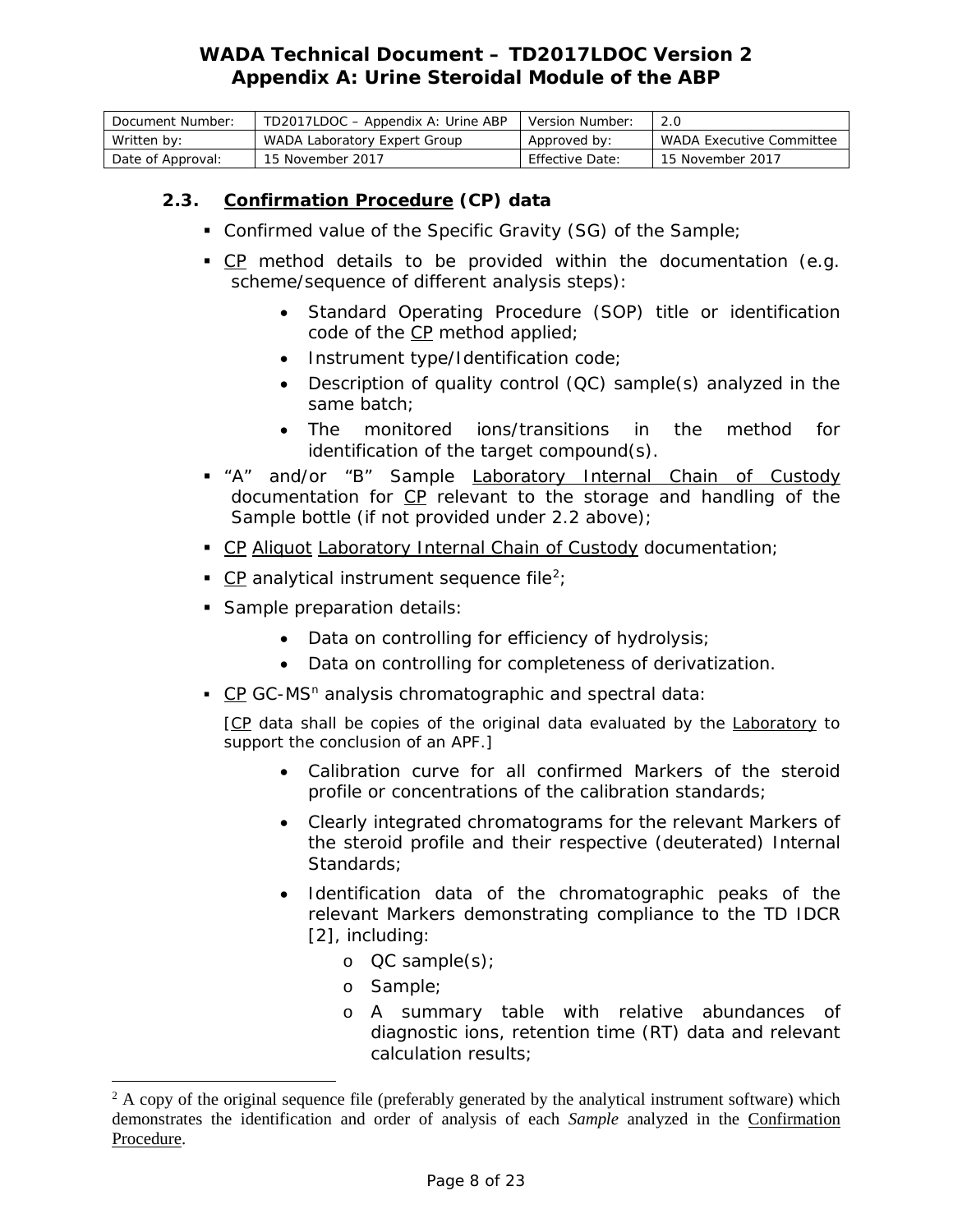| Document Number:  | TD2017LDOC - Appendix A: Urine ABP | Version Number: |                          |
|-------------------|------------------------------------|-----------------|--------------------------|
| Written by:       | WADA Laboratory Expert Group       | Approved by:    | WADA Executive Committee |
| Date of Approval: | 15 November 2017                   | Effective Date: | 15 November 2017         |

- o The applicable criteria utilized to identify the target *Marker*(s);
- o The summary table shall include signed/initialed statements (or electronic signature/ validated LIMS outputs) that the results meet the applicable criteria[3](#page-8-0).
- Confirmed values of the relevant *Markers* of the steroid profile (including the calculation of the T/E ratio from the T and E chromatographic peak heights or peak areas corrected against a calibrator or a calibration curve) for:
	- o QC sample(s); and
	- o *Sample*[4;](#page-8-1)

*(In addition, the acceptance criteria for the concentrations of the Markers in the QC(s) shall be provided with a statement that the QC(s) test results pass the acceptance criteria);*

- Statement regarding the associated  $u_c$  (%) for the relevant *Markers* of the steroid profile (including  $T/E$ , if applicable)<sup>5</sup>;
- Information about the presence/absence of confounding factors including reporting the estimated concentration of Ethyl-Glucuronide if confirmed above 5 µg/mL;
- Confirmed values of:
	- o 5α-androstanedione (5αAND) concentration; and/or
	- o 5β-androstanedione (5βAND) concentration, and
	- o ratio of 5αAND/A; and/or
	- o ratio of 5βAND/Etio;
	- o ratio of T<sub>free</sub>/T<sub>total</sub> (if determined) in the *Sample*.
- Statement regarding the validity of the "steroid profile" of the *Sample*5.
- Statement that there was no deviation from the written CP.

*[If deviation(s) exist (for example, a change in the split ratio or a dilution of the derivatized Sample due to Sample overload in the instrument; application of an additional cleanup step; or an explanation for the re-analysis of the Sample with a new Aliquot) then documentation of the deviation(s) from the written CPs shall be provided]*

 Statement of acceptable performance based on the evaluation of the analytical instrument which was used to generate the *Sample*'s CP data.[5](#page-8-2)

<span id="page-8-0"></span> $3$  For example "pass/fail" as a statement of compliance with criteria.

<span id="page-8-1"></span><sup>4</sup> *ADAMS* printout of *Sample* record containing this information may be provided to address this requirement.

<span id="page-8-2"></span><sup>&</sup>lt;sup>5</sup> For example: "Instrument [identification] meets performance criteria based on the Laboratory SOP and QC data". This statement shall be signed and dated by the operator performing the evaluation.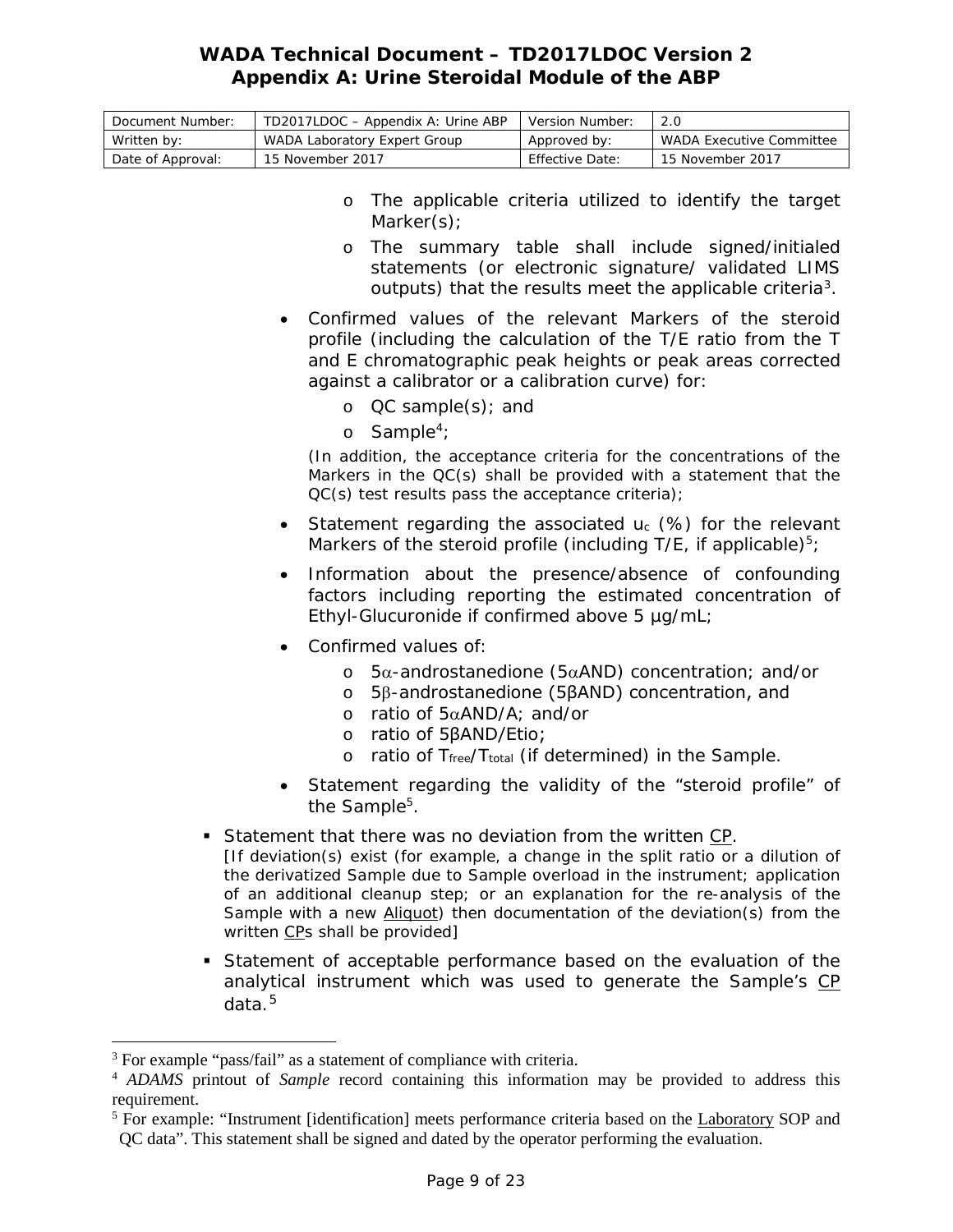| Document Number:  | TD2017LDOC - Appendix A: Urine ABP | Version Number: |                                 |
|-------------------|------------------------------------|-----------------|---------------------------------|
| Written by:       | WADA Laboratory Expert Group       | Approved by:    | <i>WADA</i> Executive Committee |
| Date of Approval: | 15 November 2017                   | Effective Date: | 15 November 2017                |

## **3. Urine** *ABP* **Laboratory Certificate of Analysis Requirements**

A Urine *ABP* Laboratory Certificate of Analysis shall only contain the following information:

### **3.1. Cover Page**

A signed and dated document by the Laboratory Director or authorized delegate including:

- 3.1.1. Identification of the Laboratory preparing the Urine *ABP* Laboratory Certificate of Analysis, including the relevant *Sample* code;
- 3.1.2. A statement certifying that the Urine *ABP* Laboratory Certificate of Analysis contains authentic copies of original data and forms;
- 3.1.3. A statement specifying that the Urine *ABP* Laboratory Certificate of Analysis shall be handled as confidential information which shall not be disclosed to third parties and shall not be reproduced or forwarded unless written approval is obtained from the Laboratory;
- 3.1.4. A statement certifying that the *Sample* was analyzed according to the relevant *WADA* rules in force (*e.g*. ISL, TDs);
- 3.1.5. Any relevant comments.
- **3.2.** GC-MS<sup>n</sup> analysis chromatographic printout of the *Sample* steroid profile, including:
	- 3.2.1. All relevant *Markers* of the steroid profile;
	- 3.2.2. *Sample* code;
	- 3.2.3. Analysis date and time;
	- 3.2.4. Instrument identification code.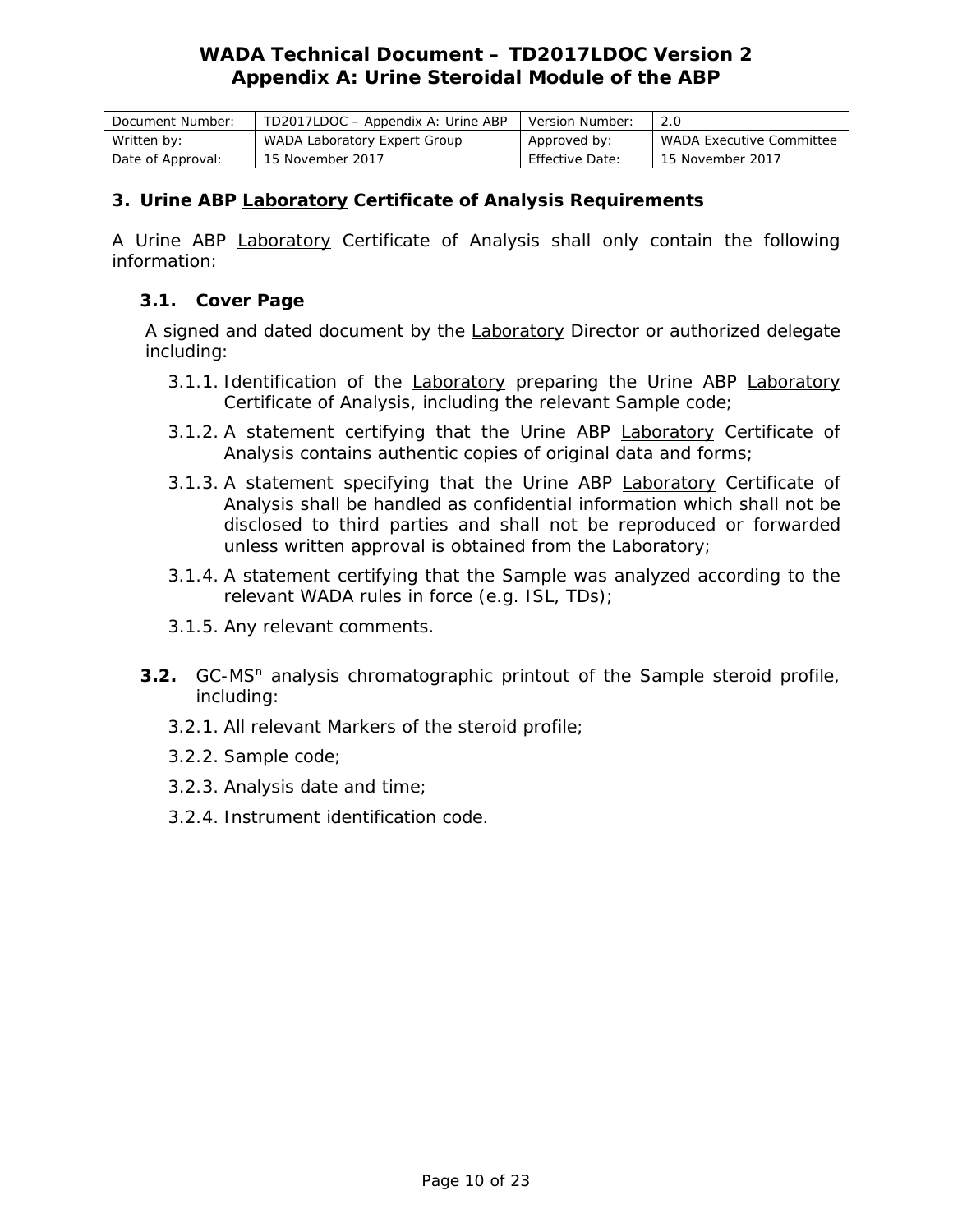# *WADA* **Technical Document – TD2017LDOC Version 2 Appendix B: GC/C/IRMS**

| Document Number:  | TD2017LDOC - Appendix B: GC/C/IRMS | Version Number: |                          |
|-------------------|------------------------------------|-----------------|--------------------------|
| Written by:       | WADA Laboratory Expert Group       | Approved by:    | WADA Executive Committee |
| Date of Approval: | 15 November 2017                   | Effective Date: | 15 November 2017         |

## **LABORATORY DOCUMENTATION PACKAGE FOR GC/C/IRMS ANALYSIS**

This Appendix of the TD2017LDOC v2 includes instructions for producing Laboratory Documentation Packages for confirmatory analysis results supporting an *Adverse Analytical Finding* (*AAF*) or an *Atypical Finding* (*ATF*) based on the application of Gas Chromatography/Combustion/Isotope Ratio Mass Spectrometry (GC/C/IRMS).

## **1.0 Formatting Requirements**

A GC/C/IRMS Laboratory Documentation Package shall meet the formatting requirements detailed in Section 2.0 of the TD2017LDOC v2.

## **2.0 Laboratory Documentation**

## **2.1. Chain of Custody**

The chain of custody shall meet the requirements detailed in Section 3.2 of the TD2017LDOC v2.

## **2.2. Confirmation Procedure Analytical data**

2.2.1. Analysis description

*(e.g. scheme/sequence of different test steps);*

- 2.2.2. *Sample* preparation:
	- 2.2.2.1 Documentation demonstrating the order of sequence injection;
	- 2.2.2.2 Statement on the verification of retention time (RT) stability.
- 2.2.3. IRMS analysis:
	- 2.2.3.1 Data on  $CO<sub>2</sub>$  pulses stability test and statement on when the linearity signal was checked last;
	- 2.2.3.2 Confirmation Procedure analytical instrument sequence file $1$ ;
	- 2.2.3.3 IRMS Test Results, including chromatograms with the integration and annotation of the peaks and  $\delta^{13}C$  values obtained (before and after correction for acetylation, if applicable) for the relevant Target Compounds (TCs) (which produced the *AAF* or *ATF*) and Endogenous Reference Compound (ERC). These results shall be produced for:

<span id="page-10-0"></span> $<sup>1</sup>$  A copy of the file (preferably generated by the analytical instrument software) which demonstrates the</sup> order of analysis of each *Sample* in the Confirmation Procedure.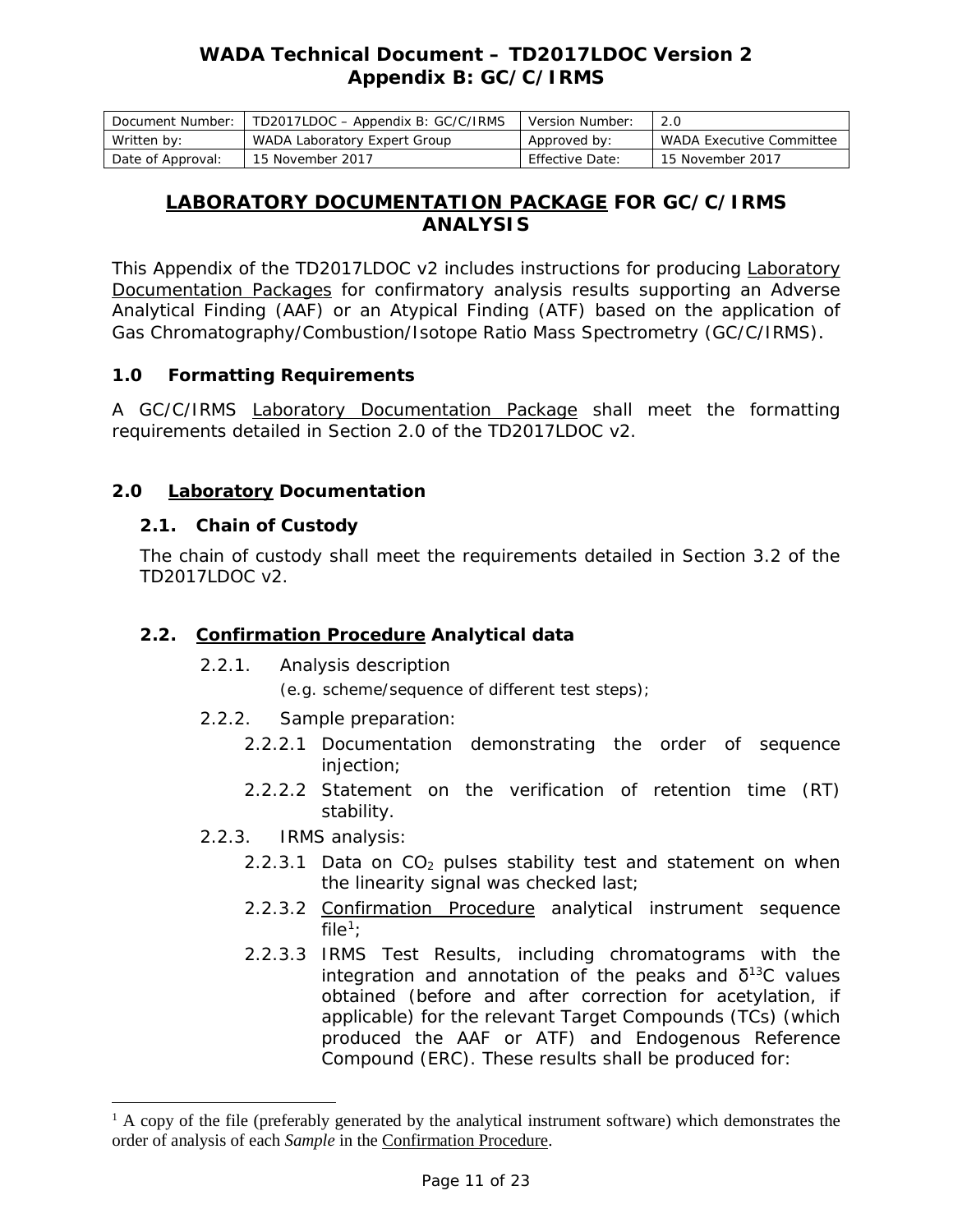# *WADA* **Technical Document – TD2017LDOC Version 2 Appendix B: GC/C/IRMS**

| Document Number:  | TD2017LDOC - Appendix B: GC/C/IRMS | Version Number: |                                 |
|-------------------|------------------------------------|-----------------|---------------------------------|
| Written by:       | WADA Laboratory Expert Group       | Approved by:    | <i>WADA</i> Executive Committee |
| Date of Approval: | 15 November 2017                   | Effective Date: | 15 November 2017                |

### **-** The Reference Material (RM)

- o The relevant TCs and ERCs injected at the beginning and end of the sequence;
- o The acceptance criteria for the  $δ<sup>13</sup>C$  determinations of the TCs and ERC in the RM shall be provided;
- o It shall be stated whether the RM test results pass the acceptance criteria;
- **-** The negative (QCN) and positive quality control (QCP) samples
	- o The acceptance criteria for the  $δ<sup>13</sup>C$  determinations of the TCs and ERC in the QC samples shall be provided;
	- o It shall be stated whether the QC test results pass the acceptance criteria;
- **-** The test *Sample*.
- 2.2.3.4 Summary of results: Worksheet with  $\delta^{13}$ C (and associated *uc*) and ∆δ13C values obtained for the test *Sample*, the QCN and QCP for the relevant TCs and ERC.
- 2.2.4. GC-MS analysis
	- 2.2.4.1. Mass spectrum of each relevant TC and ERC (average and not apex) in the *Sample* and a comparison with mass spectrum obtained from a reference preparation;
	- 2.2.4.2. Proof of identification of the peaks of the relevant TC(s) and ERC, including determination of relative abundances of diagnostic ions and RT in accordance with TDIDCR [2] requirements;
	- 2.2.4.3. A statement about steroid peak purity.
- 2.2.5. Second Opinion (if requested).

### **2.3. Laboratory Test Report(s)**

The Test Report documentation as detailed in Section 3.4 of the TD2017LDOC v2.

### **2.4. Subcontracted analysis**

Subcontracted analysis shall meet the requirements detailed in Section 3.5 of the TD2017LDOC v2.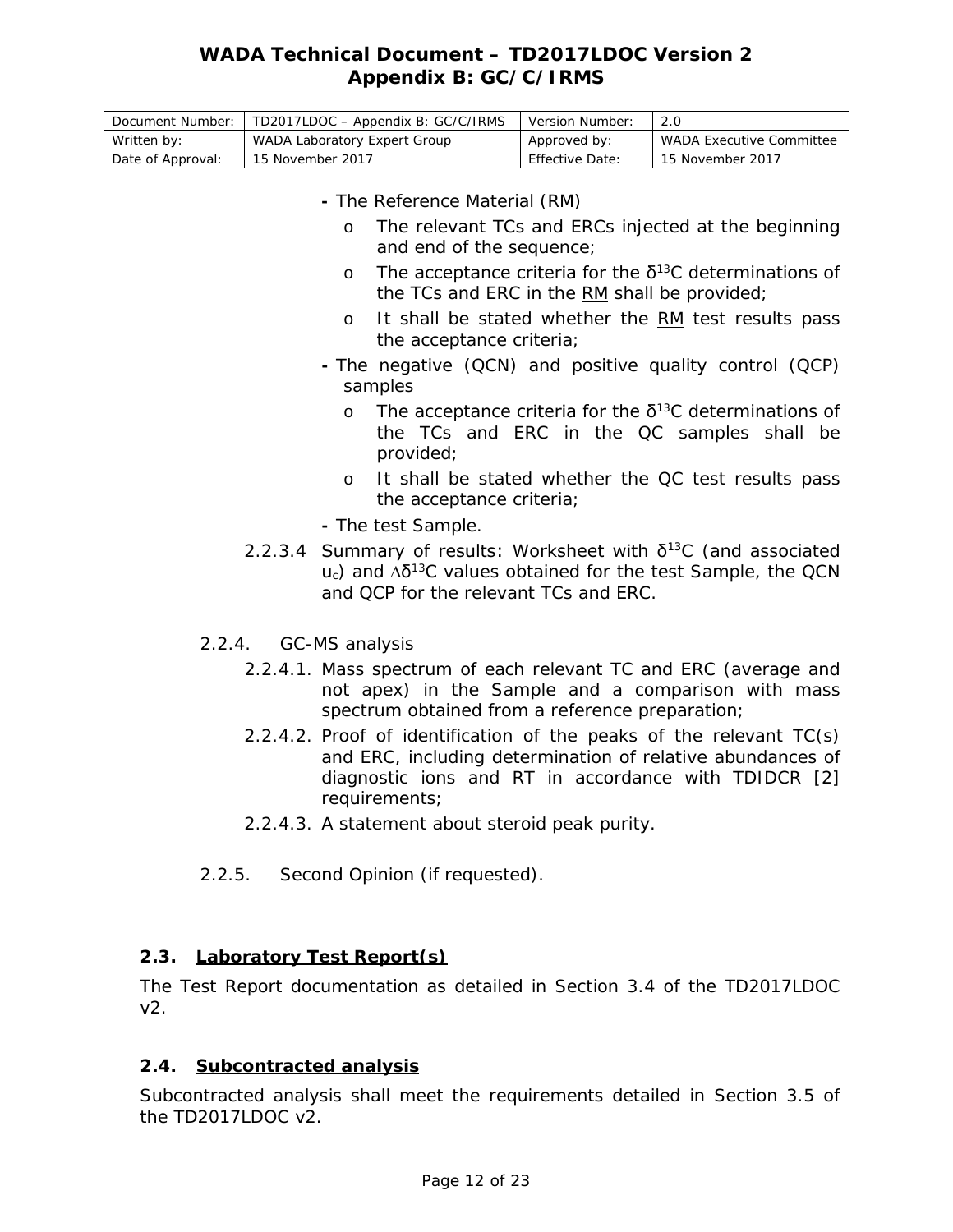# *WADA* **Technical Document – TD2017LDOC Version 2 Appendix B: GC/C/IRMS**

| Document Number:  | TD2017LDOC - Appendix B: GC/C/IRMS | Version Number: |                                 |
|-------------------|------------------------------------|-----------------|---------------------------------|
| Written by:       | WADA Laboratory Expert Group       | Approved by:    | <i>WADA</i> Executive Committee |
| Date of Approval: | 15 November 2017                   | Effective Date: | 15 November 2017                |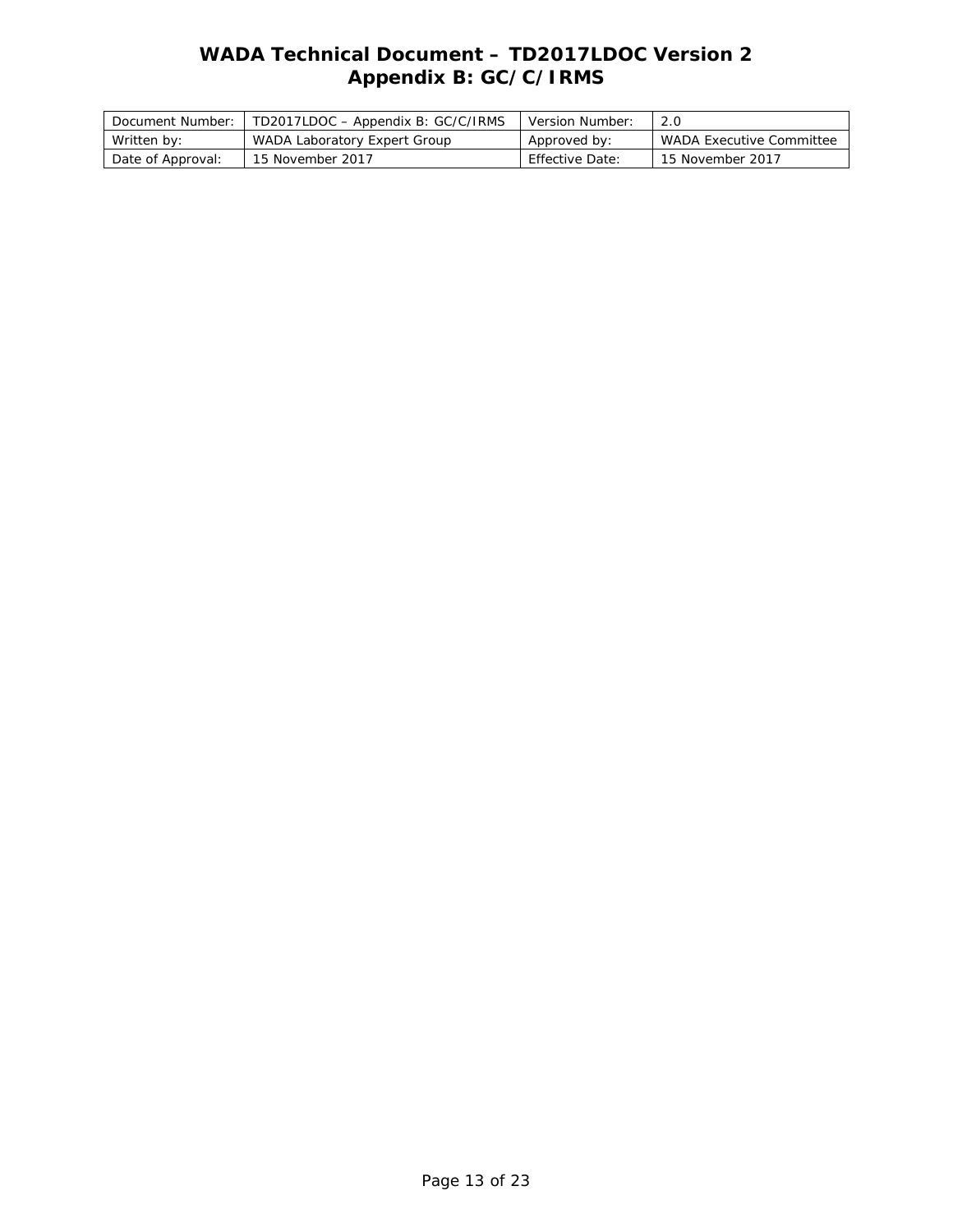# *WADA* **Technical Document – TD2017LDOC Version 2 Appendix C: ESA**

| Document Number:  | TD2017LDOC - Appendix C: ESA | Version Number:        |                          |
|-------------------|------------------------------|------------------------|--------------------------|
| Written by:       | WADA Laboratory Expert Group | Approved by:           | WADA Executive Committee |
| Date of Approval: | 15 November 2017             | <b>Effective Date:</b> | 15 November 2017         |

## **LABORATORY DOCUMENTATION PACKAGE FOR ESA ANALYSIS BY ELECTROPHORETIC METHODS**

This Appendix of the TD2017LDOC v2 includes instructions for producing Laboratory Documentation Packages for results supporting an *Adverse Analytical Finding* (*AAF*) reported for erythropoiesis stimulating agents (ESAs) when using electrophoretic methods.

### **1.0 Formatting Requirements**

An ESA Laboratory Documentation Package shall meet the formatting requirements as detailed in Section 2.0 of the TD2017LDOC v2.

### **2.0 Laboratory Documentation**

### **2.1. Chain of Custody**

The chain of custody shall meet the requirements detailed in Section 3.2 of the TD2017LDOC v2.

### **2.2. Analytical data**

### 2.2.1. Initial Testing Procedure (ITP)

Provision of the ITP data is optional (at the Laboratory's discretion):

2.2.1.1. Test description

*(e.g. description of IEF-PAGE or SAR-PAGE procedure, including method used for ESA enrichment/purification)*;

- 2.2.1.2. *Sample* sequence description (content and lane position on the gel);
- 2.2.1.3. ITP results including gel images and report (*e.g.* GASepo Analysis Report) on:

2.2.1.3.1. Negative control sample (QCN);

2.2.1.3.2. Reference preparations used to define basic, acidic and endogenous areas in IEF-PAGE or apparent molecular mass in SDS-PAGE and SAR-PAGE; and

2.2.1.3.3. *Sample* Aliquot;

2.2.1.4. Statement on quality control, instrument operation and other test validity data

> *(e.g. "The overall system performance is demonstrated by the quality control samples of the Initial Testing Procedure. It is considered to be valid for the entire procedure");*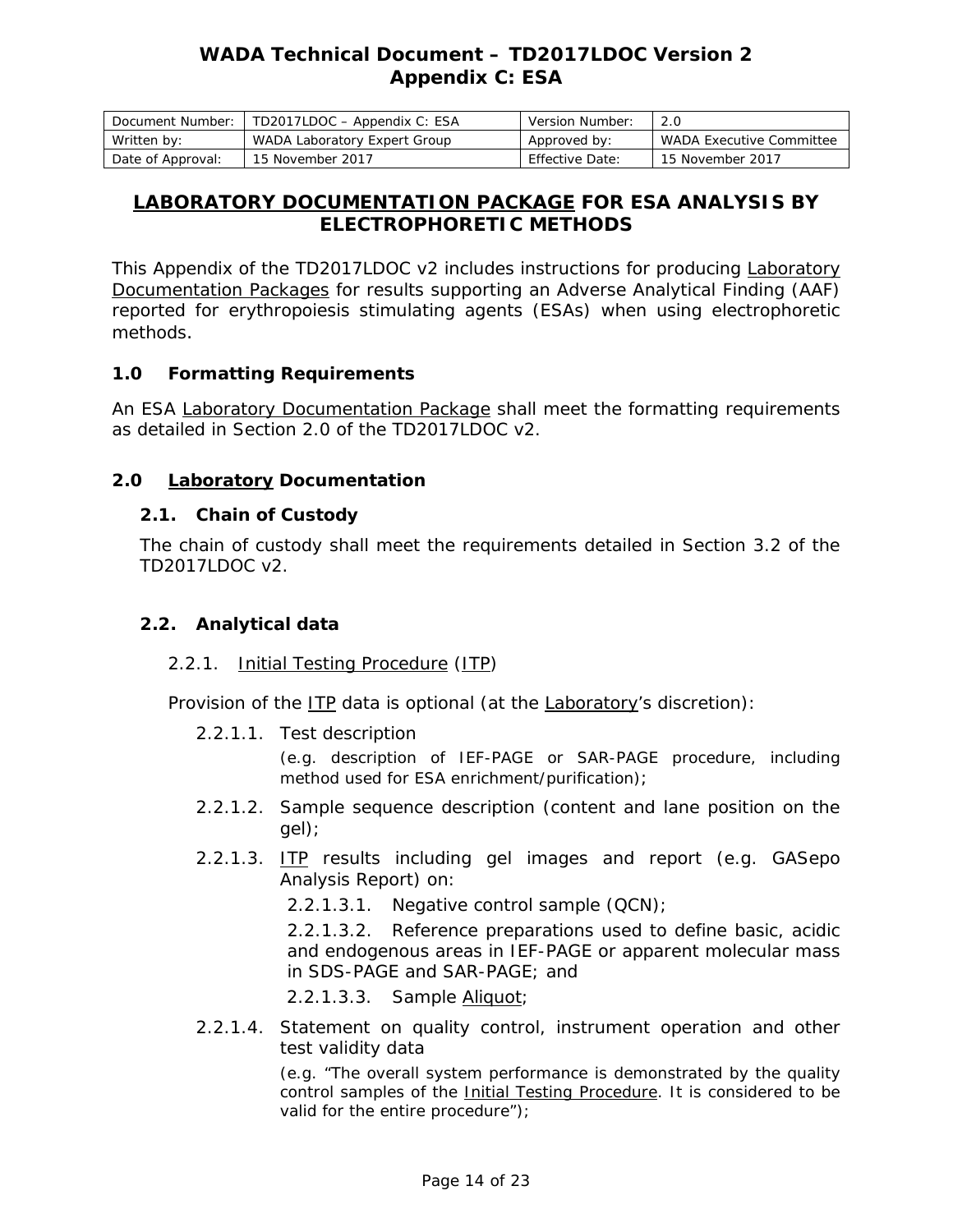# *WADA* **Technical Document – TD2017LDOC Version 2 Appendix C: ESA**

| Document Number:  | TD2017LDOC - Appendix C: ESA | Version Number: |                          |
|-------------------|------------------------------|-----------------|--------------------------|
| Written by:       | WADA Laboratory Expert Group | Approved by:    | WADA Executive Committee |
| Date of Approval: | 15 November 2017             | Effective Date: | 15 November 2017         |

### 2.2.1.5. Conclusion from the Initial Testing Procedure

*(e.g. "The band in Sample x shows a faint, diffuse area above the corresponding endogenous band on the SAR-PAGE gel; therefore, the presence of recombinant EPO cannot be excluded. Consequently this result is considered a Presumptive Adverse Analytical Finding and the Sample shall be subjected to a Confirmation Procedure");*

### 2.2.2. Confirmation Procedure(s):

### 2.2.2.1. Test Description

*(e.g. description of SAR-PAGE procedure, including method used for ESA enrichment/purification);*

- 2.2.2.2. *Sample* sequence description (content and lane position on the gel);
- 2.2.2.3. Confirmation results including gel images and report (e.g. GASepo Analysis Report) on:
	- 2.2.2.3.1. Negative control sample (QCN);
	- 2.2.2.3.2. Positive control sample(s) (QCP);

2.2.2.3.3. Reference preparations used to define basic, acidic and endogenous areas in IEF-PAGE or apparent molecular mass in SDS-PAGE and SAR-PAGE; and

- 2.2.2.3.4. *Sample* Aliquot;
- 2.2.2.4. Statement on quality control, instrument operation and other test validity data

*(e.g. "The overall system performance is demonstrated by the positive and negative control samples of the Confirmation Procedure. It is considered to be valid for the entire procedure");*

2.2.2.5. Conclusion from Confirmation Procedure.

*(e.g. "The band in Sample x shows a faint, diffuse area above the corresponding band for endogenous EPO on the SAR-PAGE gel; therefore, the presence of recombinant EPO is confirmed according to the WADA TD EPO [4]. Consequently, a second opinion for this Sample shall be requested");*

2.2.2.6. Second Opinion (signed by a member of the *WADA* EPO Working Group whose name is listed in the effective TD EPO [4]).

### **2.3. Laboratory Test Report(s)**

The Test Report documentation as detailed in Section 3.4 of the TD2017LDOC v2.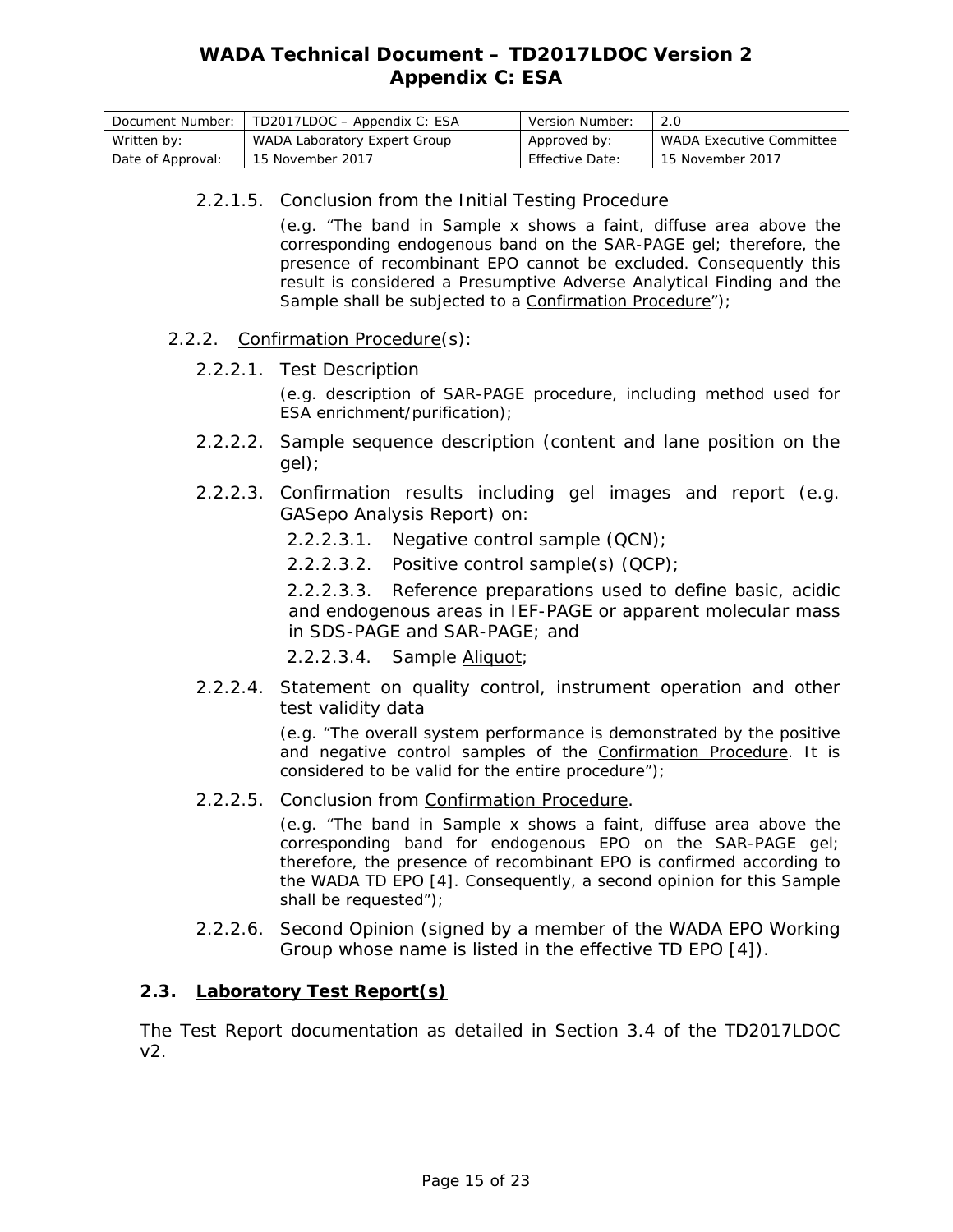# *WADA* **Technical Document – TD2017LDOC Version 2 Appendix C: ESA**

| Document Number:  | TD2017LDOC - Appendix C: ESA | Version Number: |                          |
|-------------------|------------------------------|-----------------|--------------------------|
| Written by:       | WADA Laboratory Expert Group | Approved by:    | WADA Executive Committee |
| Date of Approval: | 15 November 2017             | Effective Date: | 15 November 2017         |

# **2.4. Subcontracted analysis**

Subcontracted analysis shall meet the requirements detailed in Section 3.5 of the TD2017LDOC v2.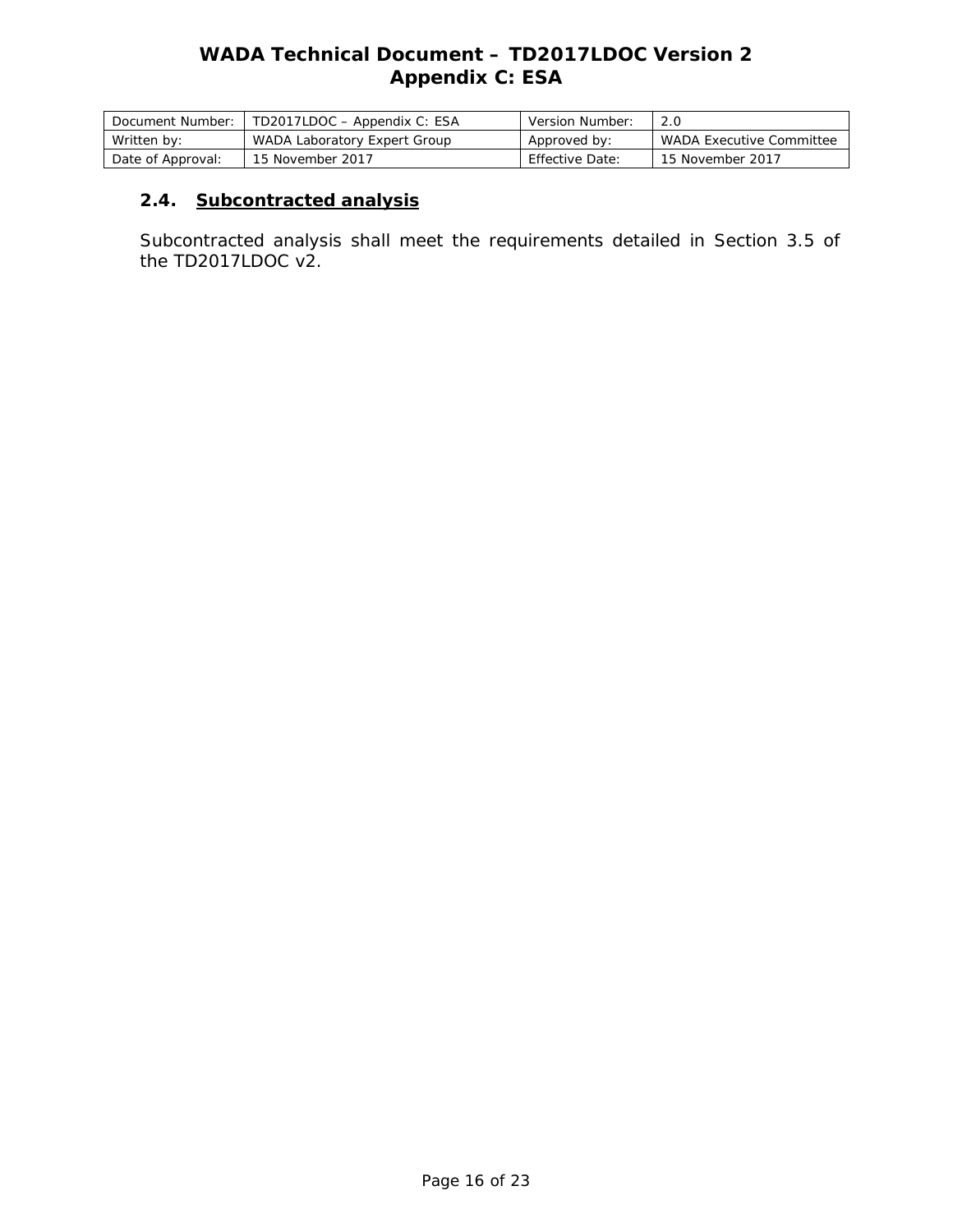| Document Number:  | TD2017LDOC- Appendix D: hGH  | Version Number: |                          |
|-------------------|------------------------------|-----------------|--------------------------|
| Written by:       | WADA Laboratory Expert Group | Approved by:    | WADA Executive Committee |
| Date of Approval: | 15 November 2017             | Effective Date: | 15 November 2017         |

## **LABORATORY DOCUMENTATION PACKAGE FOR hGH ANALYSIS**

This Appendix of the TD2017LDOC v2 includes instructions for producing Laboratory Documentation Packages for confirmatory analysis results supporting an *Adverse Analytical Finding* (*AAF*) or an *Atypical Finding* (*ATF*) reported for human Growth Hormone (hGH).

## **1.0 Formatting Requirements**

An hGH Laboratory Documentation Package shall meet the formatting requirements as detailed in Section 2.0 of the TD2017LDOC v2.

## **2.0 Laboratory Documentation**

## **2.1. Chain of Custody**

The chain of custody shall meet the requirements detailed in Section 3.2 of the TD2017LDOC v2.

## **2.2. Confirmation Procedure Analytical data**

2.2.1. Summary Analysis description, including

- kit lot numbers if applying the Isoforms Test;
- IGF-I and P-III-NP assay pairs and kit lot numbers if applying the Biomarkers Test;
- scheme/sequence of different analytical steps;
- 2.2.2. Statement of acceptable performance based on the evaluation of the analytical instrument which was used to generate the *Sample*'s Confirmation Procedure (CP) data<sup>1</sup>;
- 2.2.3. Assays' calibration curve;
- 2.2.4. Sequence of analysis;
- 2.2.5. Test data for negative (QCN) and positive quality control (QCP) sample(s) and *Sample,* including:

2.2.5.1. *Isoforms Test*

2.2.5.1.1. The REC and PIT concentrations, expressed to three (3) decimal places, for the three (3) *Sample* Aliquots analyzed using kit-1 and kit-2;

<span id="page-16-0"></span><sup>&</sup>lt;sup>1</sup> For example: "Instrument [identification] meets performance criteria based on the Laboratory SOP and QC data". This statement shall be signed and dated by the operator performing the evaluation.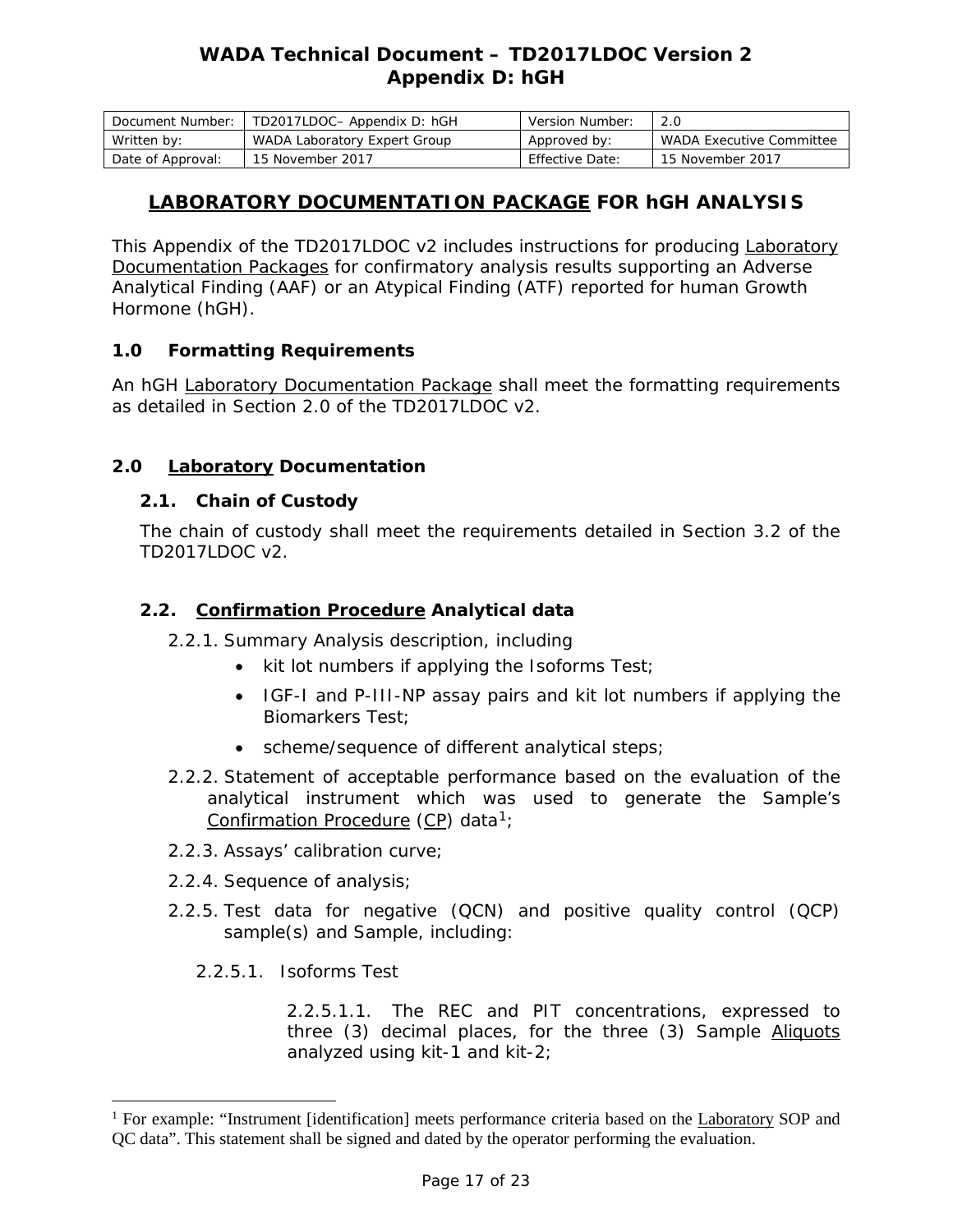# *WADA* **Technical Document – TD2017LDOC Version 2 Appendix D: hGH**

| Document Number:  | TD2017LDOC- Appendix D: hGH  | Version Number: |                          |
|-------------------|------------------------------|-----------------|--------------------------|
| Written by:       | WADA Laboratory Expert Group | Approved by:    | WADA Executive Committee |
| Date of Approval: | 15 November 2017             | Effective Date: | 15 November 2017         |

2.2.5.1.2. The mean concentrations from the triplicate determinations expressed to three (3) decimal places;

2.2.5.1.3. The Relative Standard Deviation (RSD, %) of the triplicate determinations;

2.2.5.1.4. The resulting REC/PIT ratios (ratio-1; ratio-2), expressed to two (2) decimal places, calculated from the corresponding mean REC and PIT concentrations from the triplicate determinations;

2.2.5.1.5. The applicable (kit, sex of the *Athlete*) Decision  $Limit(s)$  (DL);

2.2.5.1.6. The  $u_c$  (%) at values close to the DL as determined by the Laboratory during method validation, and

2.2.5.1.7. The expanded MU (*U95%*) equivalent to the 95% coverage interval  $(k = 2)$  for the value of the REC/PIT ratios for the *Sample*.

### 2.2.5.2. *Biomarkers Test*

 $\overline{a}$ 

2.2.5.2.1. The IGF-I and P-III-NP concentrations (expressed to the nearest integer for IGF-1<sup>[2](#page-17-0)</sup> and two decimal places for P-III-NP) for the three (3) *Sample* Aliquots analyzed with two (2) different IGF-I / P-III-NP assay pair combinations;

2.2.5.2.2. The mean concentrations from the triplicate determinations (expressed to the nearest integer for IGF-I<sup>1</sup> and two decimal places for P-III-NP);

2.2.5.2.3. The GH-2000 scores, expressed to two (2) decimal places, calculated from the natural logarithms (ln) of the mean concentrations ( $nq/mL$ ) of  $IGF-I<sup>3</sup>$  $IGF-I<sup>3</sup>$  $IGF-I<sup>3</sup>$  and P-III-NP;

2.2.5.2.4. The applicable  $DL(s)$  (assay pair, sex of the *Athlete*);

<span id="page-17-0"></span>**<sup>2</sup>** When the bottom-up LC-MS/MS or LC-HRMS method is used for IGF-I quantification during the Confirmation Procedure, the Laboratory shall report the IGF-I concentrations (triplicate determinations, mean concentration) determined from the quantification of T1 and T2 peptides, as well as the calculated difference between these mean (T1, T2) concentrations. The Laboratory shall also report the average (overall) IGF-I concentration determined from the quantification of T1 and T2 [5].

<span id="page-17-1"></span>**<sup>3</sup>** When the bottom-up LC-MS/MS or LC-HRMS method is used for IGF-I quantification during the Confirmation Procedure, the GH-2000 score is calculated from the natural logarithm (ln) of the average (overall) concentration (ng/mL) of IGF-I determined from the quantification of T1 and T2 [5].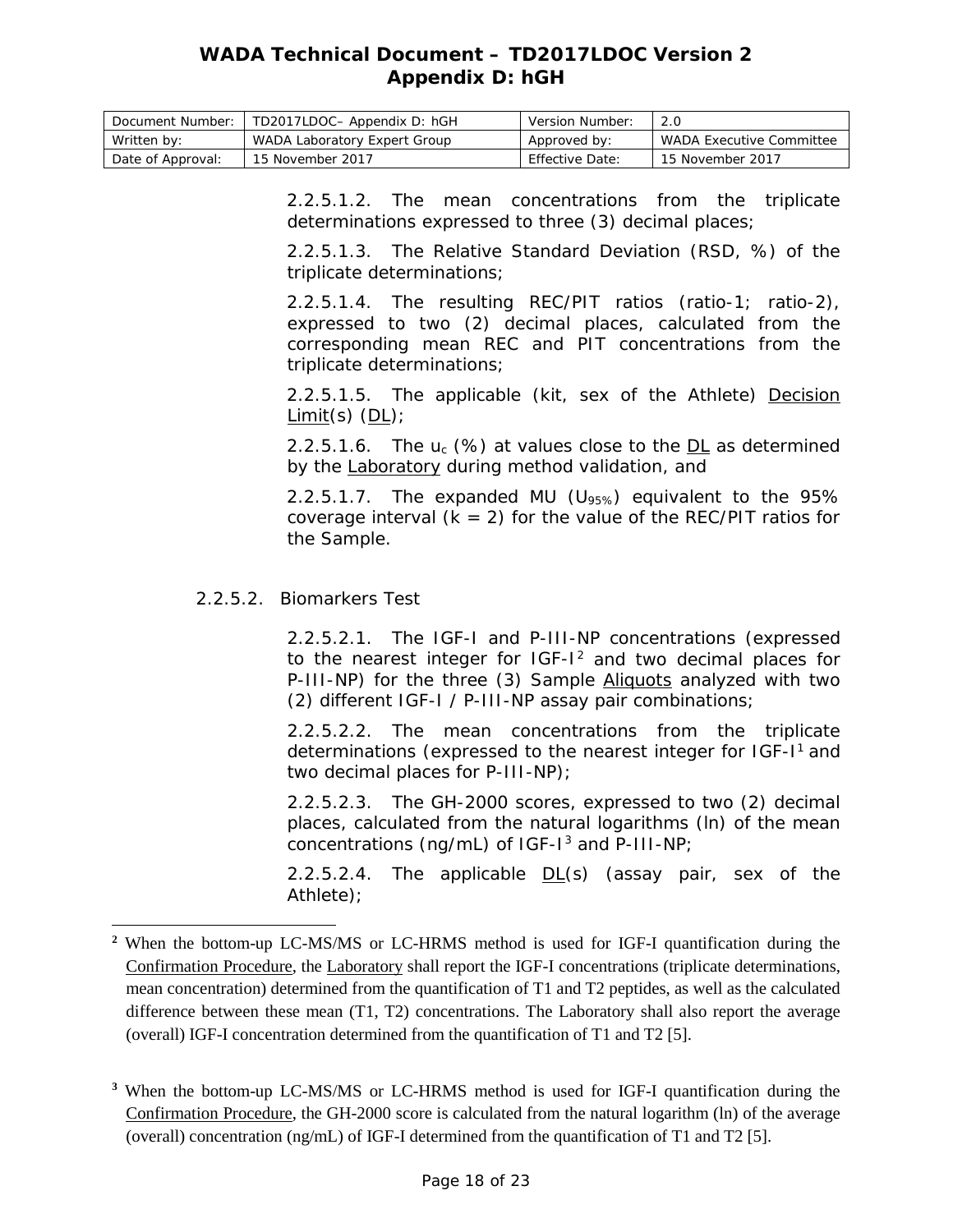# *WADA* **Technical Document – TD2017LDOC Version 2 Appendix D: hGH**

| Document Number:  | TD2017LDOC- Appendix D: hGH  | Version Number: |                                 |
|-------------------|------------------------------|-----------------|---------------------------------|
| Written by:       | WADA Laboratory Expert Group | Approved by:    | <i>WADA</i> Executive Committee |
| Date of Approval: | 15 November 2017             | Effective Date: | 15 November 2017                |

2.2.5.2.5. The  $u_c$  at values close to the DL as determined by the Laboratory during method validation, and

2.2.5.2.6. The expanded MU (*U95%*) equivalent to the 95% coverage interval  $(k = 2)$  for the value of the GH-2000 score for the *Sample*.

2.2.6. The acceptance criteria for the concentrations and ratios/scores of each QC sample, and a statement on whether the QC test results passed the acceptance criteria.

### **2.3. Laboratory Test Report(s)**

 Laboratory Test Report from *ADAMS* including the conclusion from the Confirmation Procedure;

### *Example Isoforms Test:*

"The analysis of the *Sample* using the hGH differential immunoassays has produced the following analytical values of assay ratios: 2.52 for kit "1" and 2.40 for kit  $"2"$ , which are greater than the corresponding  $D\text{Ls}$  of 1.84 and 1.91, respectively. The relative combined standard uncertainty  $(u_c, %)$  estimated by the Laboratory at levels close to the  $DL$  is 15% for kit "1" and 17% for kit "2". This constitutes an *Adverse Analytical Finding* for hGH".

#### *Example Biomarkers Test:*

"The analysis of the *Sample* with the hGH Biomarkers Test has produced the following GH-2000 scores: 10.90 for assay pair '1' [IDS IGF-I + Centaur P-III-NP] and 9.90 for assay pair '2' [LC-MS/MS IGF-I + Orion P-III-NP], which are greater than the corresponding male-specific DLs of 10.61 and 9.70, respectively. The combined standard uncertainty (*uc*) estimated by the Laboratory at levels close to the DL is 0.40 for assay pair '1' and 0.35 for assay pair '2'. This constitutes an *Adverse Analytical Finding* for hGH".

 Relevant Laboratory Test Report(s) from subcontracted analyses, if any.

### **2.4. Subcontracted analysis**

Subcontracted analysis shall meet the requirements detailed in Section 3.5 of the TD2017LDOC v2.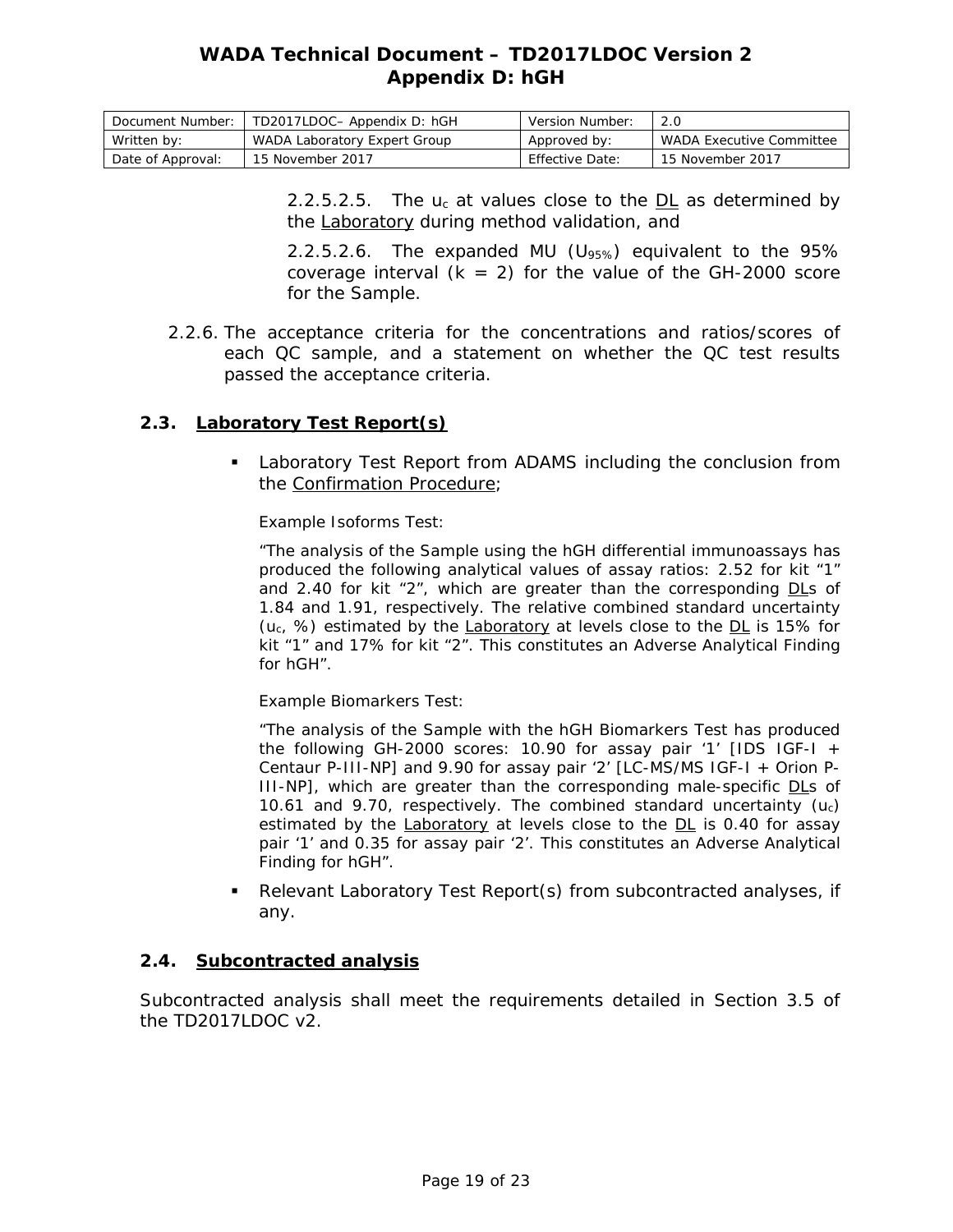# *WADA* **Technical Document – TD2017LDOC Version 2 Appendix E: Blood** *ABP*

| Document Number:  | TD2017LDOC- Appendix E: Blood ABP | Version Number: |                          |
|-------------------|-----------------------------------|-----------------|--------------------------|
| Written by:       | WADA Laboratory Expert Group      | Approved by:    | WADA Executive Committee |
| Date of Approval: | 15 November 2017                  | Effective Date: | 15 November 2017         |

## **Blood** *ABP* **LABORATORY DOCUMENTATION PACKAGE and Blood** *ABP* **LABORATORY CERTIFICATE OF ANALYSIS**

The requirements of this Appendix of the TD2017LDOC v2 are relevant to blood *Samples* analyzed in support of the hematological module of the *Athlete Biological Passport* (*ABP*).

This Technical Document (TD) appendix outlines the requirements for the production of a Blood *ABP* Laboratory Documentation Package or a Blood *ABP*  Laboratory Certificate of Analysis. The Laboratory or *WADA*-Approved Laboratory for the *ABP* may be requested by the relevant *Athlete* Passport Management Unit (APMU), Expert Panel or *WADA* to provide these types of documentation to support an *Adverse Passport Finding (APF)[1](#page-19-0).* 

It is only mandatory to have a Blood *ABP* Laboratory Documentation Package for those test results that are deemed essential by the APMU or Expert Panel. Laboratories are not required to produce a Blood *ABP* Laboratory Documentation Package for a *Sample* that is judged to confirm the baseline level of a *Marker* by an APMU or Expert Panel. In such case, Laboratories shall provide a Blood *ABP* Laboratory Certificate of Analysis in accordance with the requirements as indicated in Section 3 of this TD Appendix, upon request by an **APMU** or **Expert Panel**.

A template of the Blood *ABP* Laboratory Certificate of Analysis is available to Laboratories and *WADA*-Approved Laboratories for the *ABP* upon request to *WADA*.

Deviations from this TD Appendix shall not invalidate the blood *APF*.

## **1.0 Formatting Requirements**

A Blood *ABP* Laboratory Documentation Package shall meet the formatting requirements as detailed in Section 2.0 of the TD2017LDOC v2.

## **2.0 Blood** *ABP* **Laboratory Documentation Package Requirements**

## **2.1. Cover Page**

The cover page shall meet the requirements detailed in Section 3.1 of the TD2017LDOC v2.

**2.2. A copy of the** *Sample***'s temperature data logger report** (if not attached to the result in *ADAMS*).

<span id="page-19-0"></span> <sup>1</sup> *Athlete*s shall only make requests for a Blood *ABP* Laboratory Documentation Package or a Blood *ABP* Laboratory Certificate of Analysis through the relevant *Testing* Authority or Results Management Authority.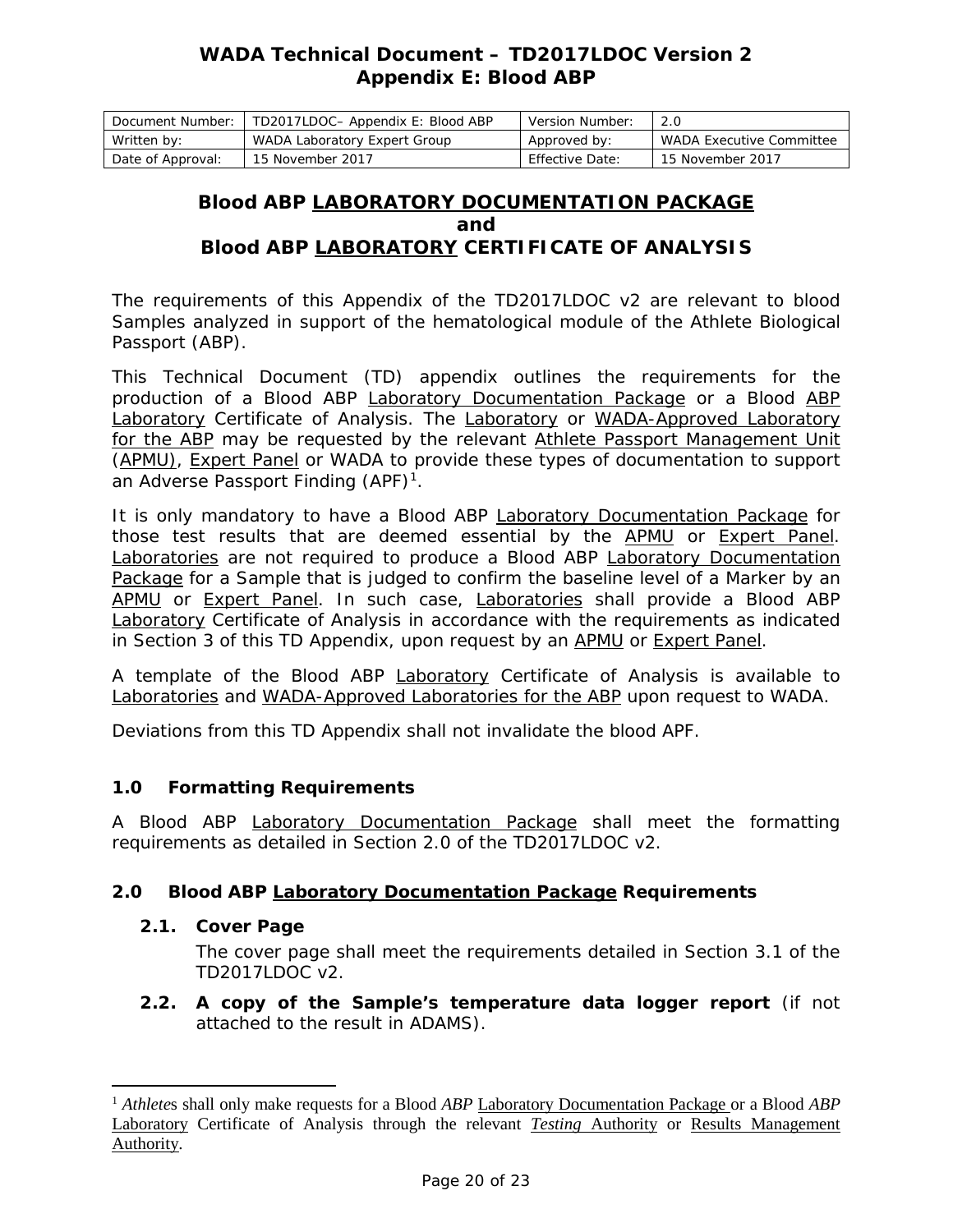# *WADA* **Technical Document – TD2017LDOC Version 2 Appendix E: Blood** *ABP*

| Document Number:  | TD2017LDOC- Appendix E: Blood ABP | Version Number: |                                 |
|-------------------|-----------------------------------|-----------------|---------------------------------|
| Written by:       | WADA Laboratory Expert Group      | Approved by:    | <i>WADA</i> Executive Committee |
| Date of Approval: | 15 November 2017                  | Effective Date: | 15 November 2017                |

## **2.3. Chain of Custody**

The chain of custody shall meet the requirements detailed in Section 3.2 of the TD2017LDOC v2.

### **2.4. Analytical data**

- 2.4.1. Original Sysmex printouts of all *Sample* full blood count and scattergrams, including:
	- 2.4.1.1. *Sample* code;
	- 2.4.1.2. Analysis date and time;
	- 2.4.1.3. Instrument identification and serial number.
- 2.4.2. *Sample* and e-checks (level 1,2,3) quality control (QC) results summary table, including:
	- 2.4.2.1. Results of all *Sample* analyses (minimum two);
	- 2.4.2.2. All e-check QC levels from the same batch as the *Sample*;
	- 2.4.2.3. Criteria;

2.4.2.4. Statements of acceptance.

[The summary table provided shall compile the necessary data and applicable criteria as per the TD BAR [6].]

- 2.4.3. e-CHECK manufacturer assay sheets for each QC level.
- 2.4.4. *ADAMS* record printout which contains:
	- 2.4.4.1. Date and time of submission of the results into *ADAMS*;
	- 2.4.4.2. Date and time of *Sample* reception;
	- 2.4.4.3. Date and time of *Sample* analysis;
	- 2.4.4.4. Sport/discipline;
	- 2.4.4.5. *Testing* Authority (TA), Results Management Authority (RMA), *Sample* Collection Authority (SCA);
	- 2.4.4.6. Biological parameter results for the *Sample*.

### **3.0 Blood** *ABP* **Laboratory Certificate of Analysis Requirements**

A Blood *ABP* Laboratory Certificate of Analysis shall only contain the following information:

#### **3.1. Cover Page**

A signed and dated document by the Laboratory Director or the Director of the *WADA*-Approved Laboratory for the *ABP* or authorized delegate including:

3.1.1. Identification of the Laboratory or the *WADA*-Approved Laboratory for the *ABP* preparing the Blood *ABP* Laboratory Certificate of Analysis, including the relevant *Sample* code;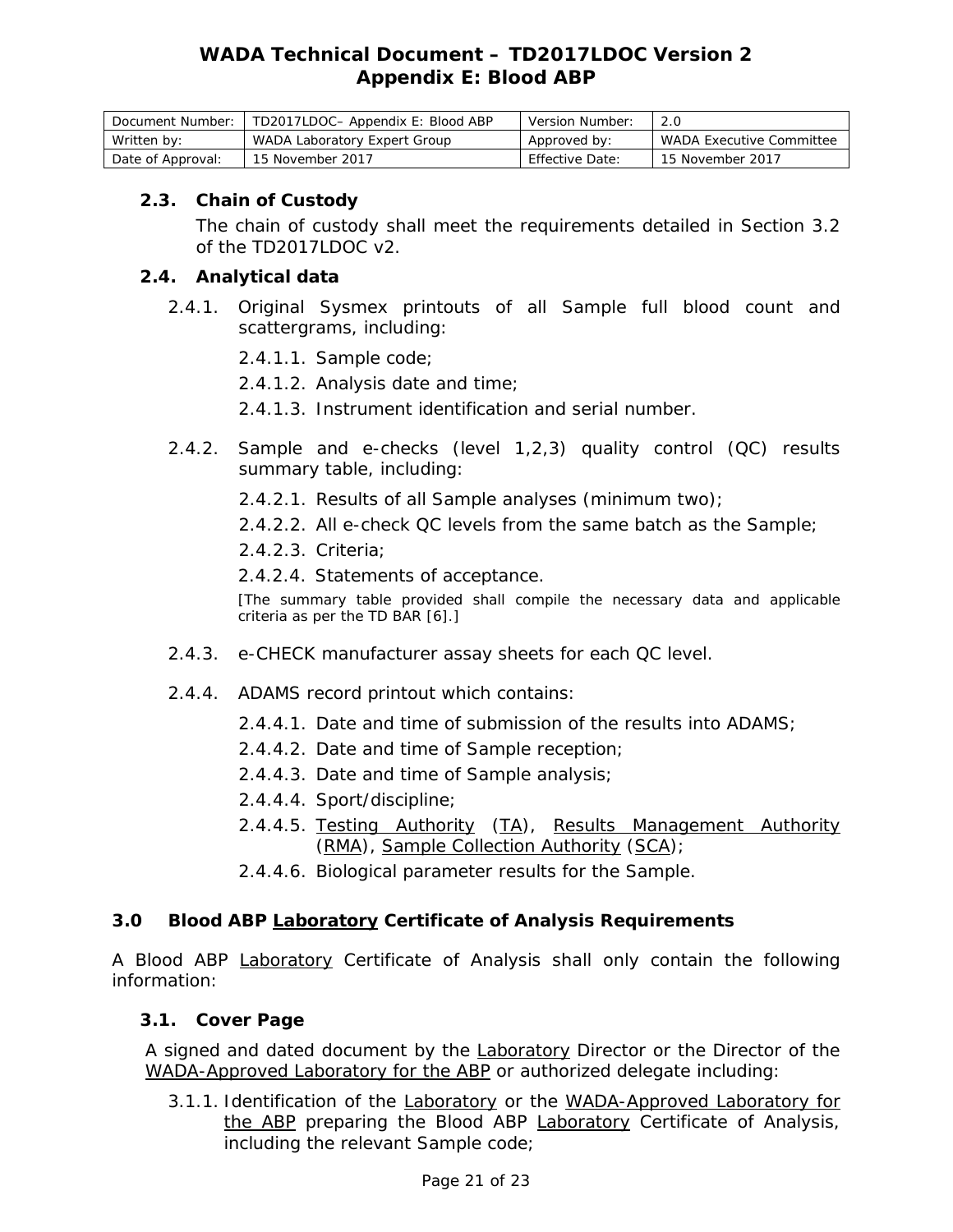# *WADA* **Technical Document – TD2017LDOC Version 2 Appendix E: Blood** *ABP*

| Document Number:  | TD2017LDOC- Appendix E: Blood ABP | Version Number: |                          |
|-------------------|-----------------------------------|-----------------|--------------------------|
| Written by:       | WADA Laboratory Expert Group      | Approved by:    | WADA Executive Committee |
| Date of Approval: | 15 November 2017                  | Effective Date: | 15 November 2017         |

- 3.1.2. A statement certifying that the Blood *ABP* Laboratory Certificate of Analysis contains authentic copies of original data and forms;
- 3.1.3. A statement specifying that the Blood *ABP* Laboratory Certificate of Analysis shall be handled as confidential information which shall not be disclosed to third parties and shall not be reproduced or forwarded unless written approval is obtained from the Laboratory or the *WADA*-Approved Laboratory for the *ABP*;
- 3.1.4. A declaration certifying that the *Sample* was analyzed according to the relevant *WADA* rules in force (*e.g*. ISL, TDs);
- 3.1.5. Any relevant comments.
- **3.2.** Original Sysmex printout of the accepted *Sample* analysis, including:
	- 3.2.1. Full blood count and scattergram;
	- 3.2.2. *Sample* code;
	- 3.2.3. Analysis date and time;
	- 3.2.4. Instrument identification and serial number.